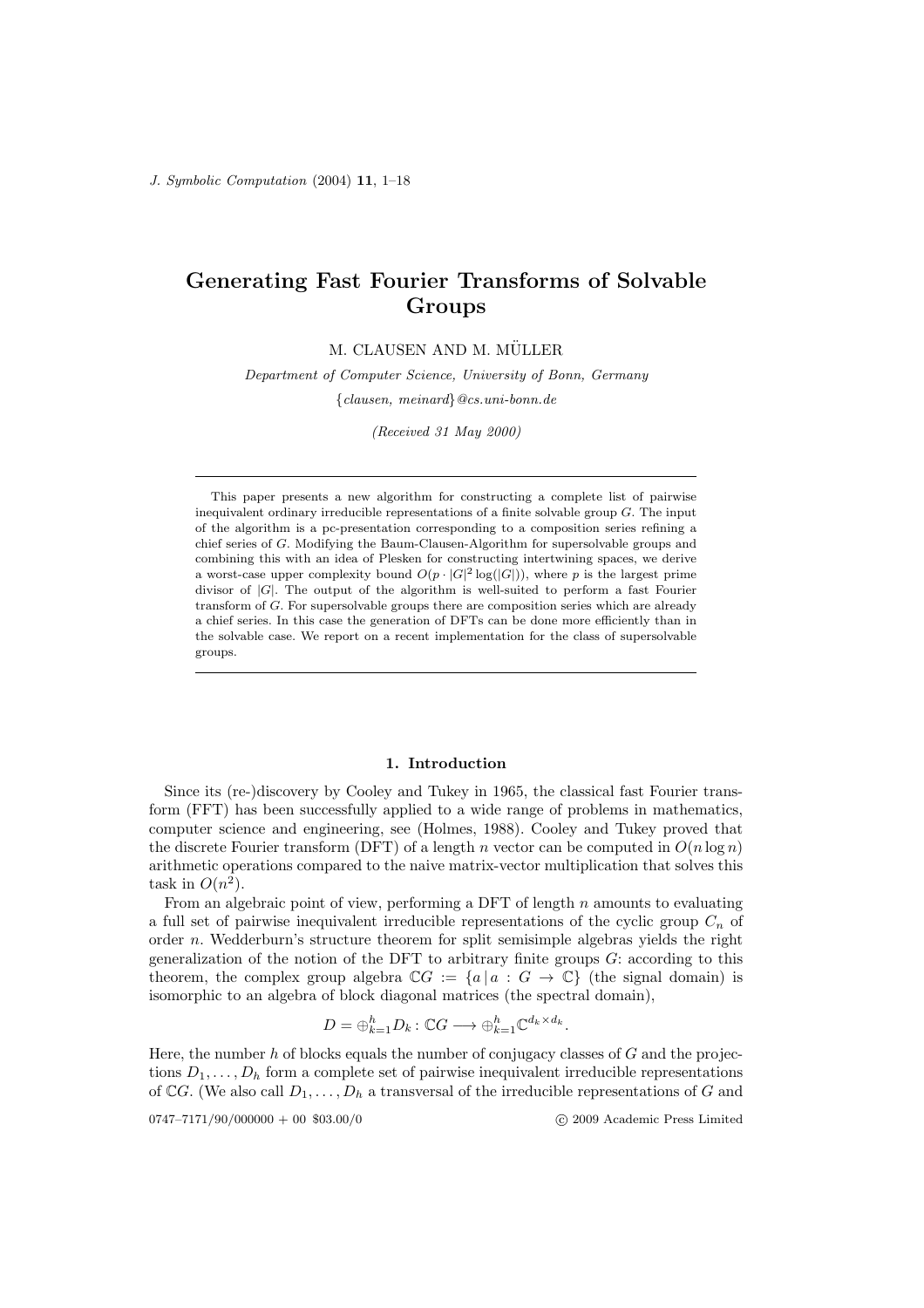denote such a list by  $\text{Irr}(G)$ .) Every such isomorphism D is called a DFT of G. Concerning these generalized DFTs for a given finite group  $G$ , there are two fundamental computational problems:

- (1) How can a DFT of G be generated efficiently? Note that if G is non-abelian, there are infinitely many DFTs. As we are interested in a fast generation of  $D = \bigoplus D_k$ we should choose the representatives  $D_k$  in the equivalence classes very carefully.
- (2) Is there a *suitable* DFT of G which can be *performed efficiently*? In other words, how must the representations  $D_k$  in (1) be chosen in order to facilitate a DFT-evaluation faster than the obvious bound  $O(n^2)$ , which could then be called a fast(er) Fourier transform (FFT)?

Symmetry adaptation is a useful concept for solving both types of computational problems. This paper is mainly concerned with the first question for the class of solvable groups. Refining a chief series

$$
\mathcal{C} = (G = G_n \triangleright G_{n-1} \triangleright \ldots \triangleright G_1 \triangleright G_0 = \{1\})
$$

to a composition series  $\mathcal T$  of a solvable group G we construct, based on Clifford Theory, in a bottom-up fashion along the *composition series*  $\mathcal{T}$  a  $\mathcal{T}$ -adapted DFT of G. However, applying Clifford directly destroys the  $\mathcal{T}\text{-}\text{adaptation}$ . In order to recover adaptation on level  $i$  one has to know intertwining spaces between the irreducibles already computed on level  $i - 1$  and certain G-conjugates. As it turns out, the construction of intertwining spaces is the most expensive part of the algorithm determining the overall complexity. Computing intertwining spaces directly, i.e., by solving a system of linear equations, is too expensive. For this reason, we construct them again in a bottom-up fashion, this time, however, along the *chief series*  $\mathcal{C}$ , since the normality of the subgroups in question is crucial for our construction. We obtain an algorithm that computes a DFT of a pcpresented solvable group G with  $O(p \cdot |G|^2 \log(|G|))$  arithmetic operations, where p is the largest prime divisor of  $|G|$ .

Generalized FFTs (see problem (2)) have been designed for solvable groups by Beth (1987), for general finite and symmetric groups by Clausen (1989) and by Diaconis and Rockmore (1990), and for supersolvable groups by Baum (1991). Some recent results and further links to the literature about generalized FFTs can be found in (Maslen and Rockmore, 1997). The concept of symmetry adaptation has its origin in Young's seminormal form and orthogonal form of the irreducible representations of symmetric groups, see, e.g., (James and Kerber, 1989), p. 124 ff., and (Bürgisser *et al.*, 1997), p. 343. For problem (1), there is a nearly optimal solution in case of supersolvable groups due to Baum and Clausen (1994). Püschel (1998, 1999) describes an algorithm decomposing the regular representation of any solvable group  $G$ , which amounts to computing a DFT of G adapted to a composition series. Unfortunately, he gives no theoretical worst-case running time estimate. His experimental results for small group sizes (up to 500) suggest an average running time (averaged over all isomorphism types of groups of a fixed size) which is quadratic in the group order. As far as we know, our paper presents a first worst-case upper complexity bound in terms of field operations for the case of solvable groups.

The rest of this paper is organized as follows. After some preparations in Section 2, we describe in Section 3 the general construction of  $\mathcal{T}\text{-adapted DFTs}$ . In Section 4 we present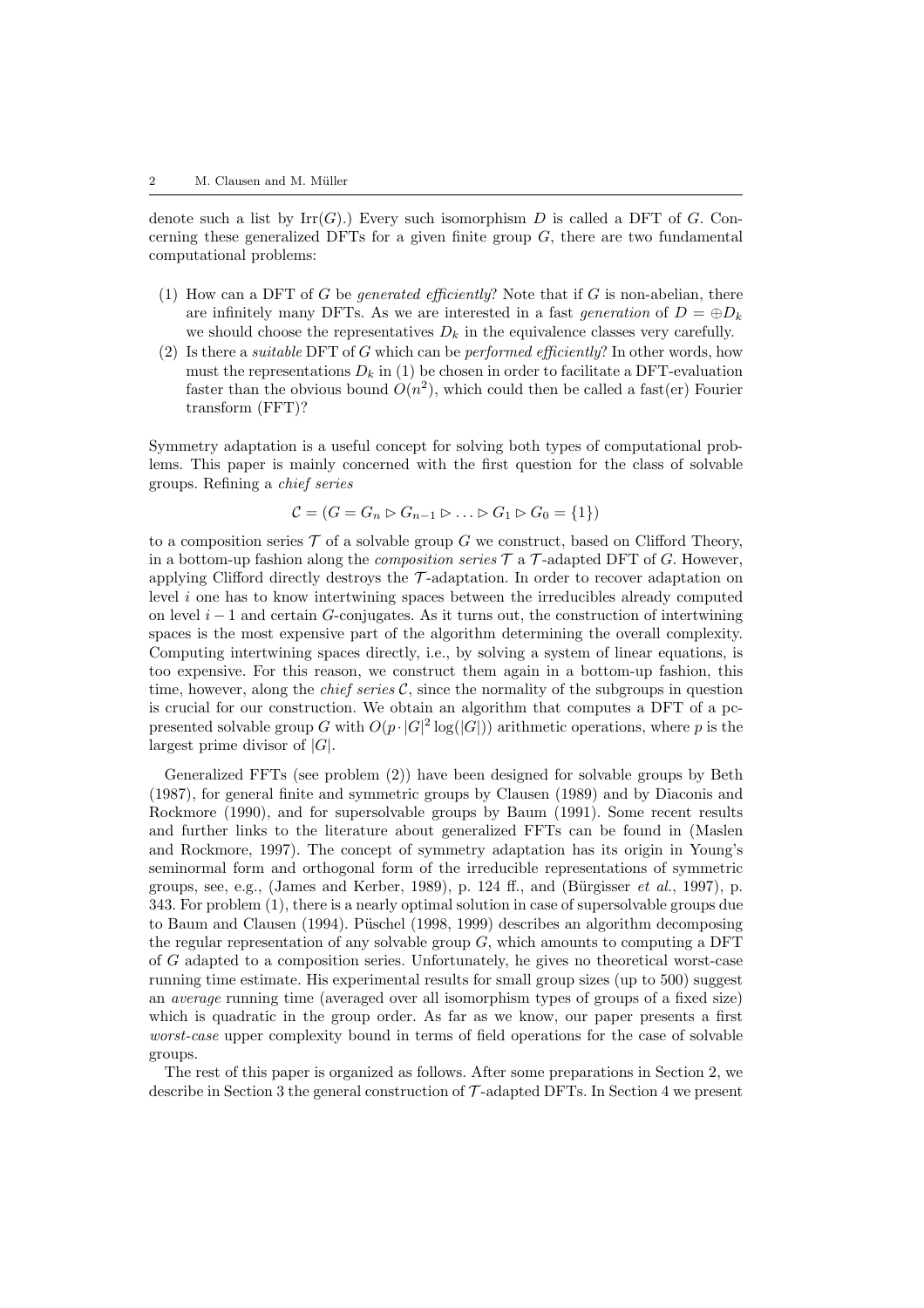our main algorithm for solvable groups (in the following also refered to as  $Algorithm M$ ) and give a rough analysis and worst case complexity bound. For supersolvable groups the DFT-generation is much easier and can be done in a time which is - up to logarithmic factors - proportional to the output length. The main features and an implementation of this algorithm are described in Section 5. We conclude with some final remarks and an outlook in Section 6.

#### 2. Background from Representation Theory

This section briefly recalls basic notions and facts from representation theory. For a more detailed account, the reader is referred to Serre (1986).

Let  $G$  be a finite group. An (ordinary) representation of  $G$  of degree (or dimension) d is a group morphism  $D: G \to GL(d, \mathbb{C})$ . The corresponding character  $\chi: G \to \mathbb{C}$ is defined by  $\chi(g) := \text{trace}(D(g))$ . Two representations D and D' are called *equivalent*,  $D \sim D'$ , iff for some invertible matrix X one has  $D'(g) = D^{X}(g)$ , where  $D^{X}$  is defined by  $D^{X}(g) := XD(g)X^{-1}, g \in G$ . As a matter of fact, two representations are equivalent iff their characters coincide. The direct sum  $D \oplus D'$  of two representations D and D' of G is a representation as well, defined by  $(D \oplus D')(g) := D(g) \oplus D'(g)$ , for  $g \in G$ . With  $mD, m \in \mathbb{N}$ , we denote the m-fold direct sum of D. A representation D is *irreducible* iff D is not equivalent to a direct sum of two representations. Characters corresponding to irreducible representations are called irreducible characters. The number of irreducible characters (which is the number of equivalence classes of irreducible representations of  $G$ ) equals the number of conjugacy classes of  $G$ . By Maschke's Theorem, every representation D is equivalent to a direct sum of irreducible representations:  $D \sim D_1 \oplus \ldots \oplus D_r$ . Moreover, if  $\Delta$  is an irreducible representation of G with character  $\delta$ , then the multiplicity  $\langle \Delta | D \rangle := |\{i : D_i \sim \Delta\}|$  of  $\Delta$  in D, depends only on their characters. More precisely, if  $\chi$  denotes the character of D then

$$
\langle \Delta | D \rangle = \langle \delta | \chi \rangle := |G|^{-1} \sum_{g \in G} \delta(g^{-1}) \chi(g).
$$

Intertwining spaces are another useful concept to deal with multiplicities and, more generally, with direct sum decompositions of representations. The intertwining space of two representations  $D$  and  $D'$  of  $G$  is defined by

$$
Int(D, D') := \{ X \in \mathbb{C}^{d' \times d} | X D(g) = D'(g)X \text{ for all } g \in G \},
$$

where d and d' denote the degrees of the representations. By Schur's Lemma,  $Int(D, D)$ is one-dimensional iff  $D$  is irreducible. In that case, the intertwining space consists of all scalar multiples of the identity matrix  $\mathrm{Id}_d$ . The following statements are straightforward consequences of Schur's Lemma.

LEMMA 2.1. Let  $D_1, \ldots, D_h$  be pairwise inequivalent irreducible representations of G and let  $D_i \sim F_i$ . Then for any integers  $n_i, m_i$ 

$$
\text{Int}\left(\oplus_{i=1}^h m_i D_i, \oplus_{i=1}^h n_i F_i\right) = \bigoplus_{i=1}^h \text{Int}\left(m_i D_i, n_i F_i\right) = \bigoplus_{i=1}^h \mathbb{C}^{n_i \times m_i} \otimes \text{Int}\left(D_i, F_i\right).
$$

Furthermore, if  $D, F$  are representations of G and  $Y, X$  invertible matrices of dimension  $deg(D), deg(F)$  respectively, then

Int 
$$
(F^X, D^Y) = Y
$$
 Int  $(F, D) X^{-1}$ .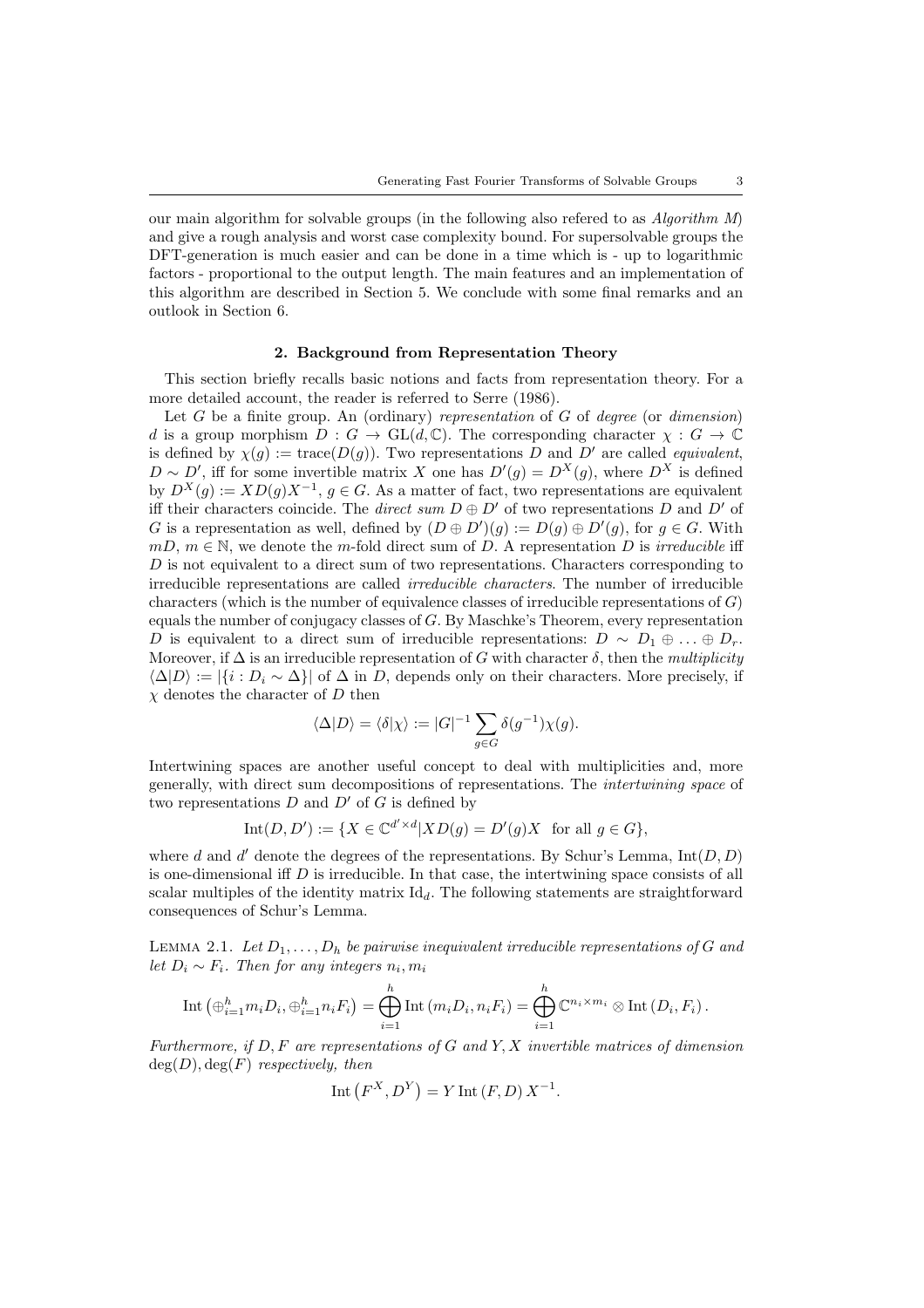Let  $H$  be a subgroup of  $G, D$  a representation of  $G$ , and  $F$  a representation of  $H$ . If the restriction  $D\downarrow H$  of D to H equals F, then D is called an extension of F. Starting from F of degree f and a complete set  $T = (g_1, \ldots, g_t)$  of left coset representatives of H in G, we obtain a representation of G of degree  $f \cdot t$ , the *induced representation*  $F \uparrow_T G$ , as follows:

$$
(F\uparrow_T G)(g) := (\dot{F}(g_i^{-1}gg_j))_{1 \le i,j \le t},
$$

where  $\dot{F}$  equals F on H and is identically equal to the  $f \times f$  zero matrix outside H. According to the Frobenius Reciprocity Theorem, induction and restriction of representations are dual in the following sense: if  $D$  is an irreducible representation of  $G$  and  $F$  an irreducible representation of H then the multiplicity of F in  $D \downarrow H$  equals the multiplicity of D in  $F\uparrow_T G$ . We abbreviate this common multiplicity by  $\langle D|F\rangle$ . Analogous results are valid for characters.

Now let  $C = (G = G_n > G_{n-1} > ... > G_1 > G_0 = \{1\})$  be a chain of subgroups of G. To this chain we associate a graph, the *C-character graph* of  $G$ . Its set of nodes is partitioned into  $n+1$  levels. The nodes of level i correspond to the irreducible characters of  $G_i$ . Only the nodes of consecutive levels are linked by weighted edges. If  $\chi$  and  $\psi$  are irreducible characters of  $G_i$  and  $G_{i-1}$ , respectively, then the two nodes are connected by an edge of weight  $\langle \chi | \psi \rangle$ . This graph will serve as a fundamental data structure for constructing and storing irreducible representations.

There is a close connection between the representations of G and those of a normal subgroup N. This is based on the action of G on the set of irreducible characters of  $N$ via  $(g * \psi)(n) := \psi(g^{-1}ng) =: \psi^g(n)$ . Similarly, if F is a representation of N then for each  $g \in G$ ,  $F^g(n) := F(g^{-1}ng)$  defines another representation of N, a G-conjugate of F. The following version of Clifford's Theorem will be of importance for us.

THEOREM 2.2. Let  $N \triangleleft G$  and let  $\chi$  be an irreducible character of G. Let  $\psi$  be an irreducible constituent of  $\chi\downarrow N$  occuring with multiplicity  $m>0$  and suppose  $\psi=\psi_1,\ldots,\psi_q$ , are the distinct conjugates of  $\psi$  in G. Then

$$
\chi \downarrow N = m \sum_{k=1}^{q} \psi_k.
$$

A proof of this theorem can be found in Theorem (6.2) of (Isaacs, 1976). An analogous result holds for the corresponding representations.

Finally, we need some notation and basic complexity bounds when dealing with a certain kind of sparse matrices and representations. Let K be any field and  $d = f \cdot r$  with  $f, d, r \in \mathbb{N}$ . A matrix M is called f-block monomial iff

$$
\exists \sigma \in S_r \, \exists A_1, \ldots, A_r \in GL(f, K) : M = (P_{\sigma} \otimes \text{Id}_f) \cdot (A_1 \oplus \ldots \oplus A_r),
$$

where  $P_{\sigma}$  denotes the permutation matrix of  $\sigma \in S_r := \text{Sym}(\{1, \ldots, r\})$ . A representation D of G is called f-block monomial iff  $D(q)$  is an f-block monomial matrix for every  $q \in G$ . Now, suppose that an operation is either a multiplication, addition, subtraction or inversion in K. Let in the following all matrices in question be  $d \times d$  matrices over K. Then matrix multiplication and inversion can be done with  $O(d^3)$  K-operations (asymptotically more efficient algorithms for matrix multiplications like Strassen's algorithm (Strassen, 1969) are not used). If  $f|d$  and all matrices in question are f-block monomial, then the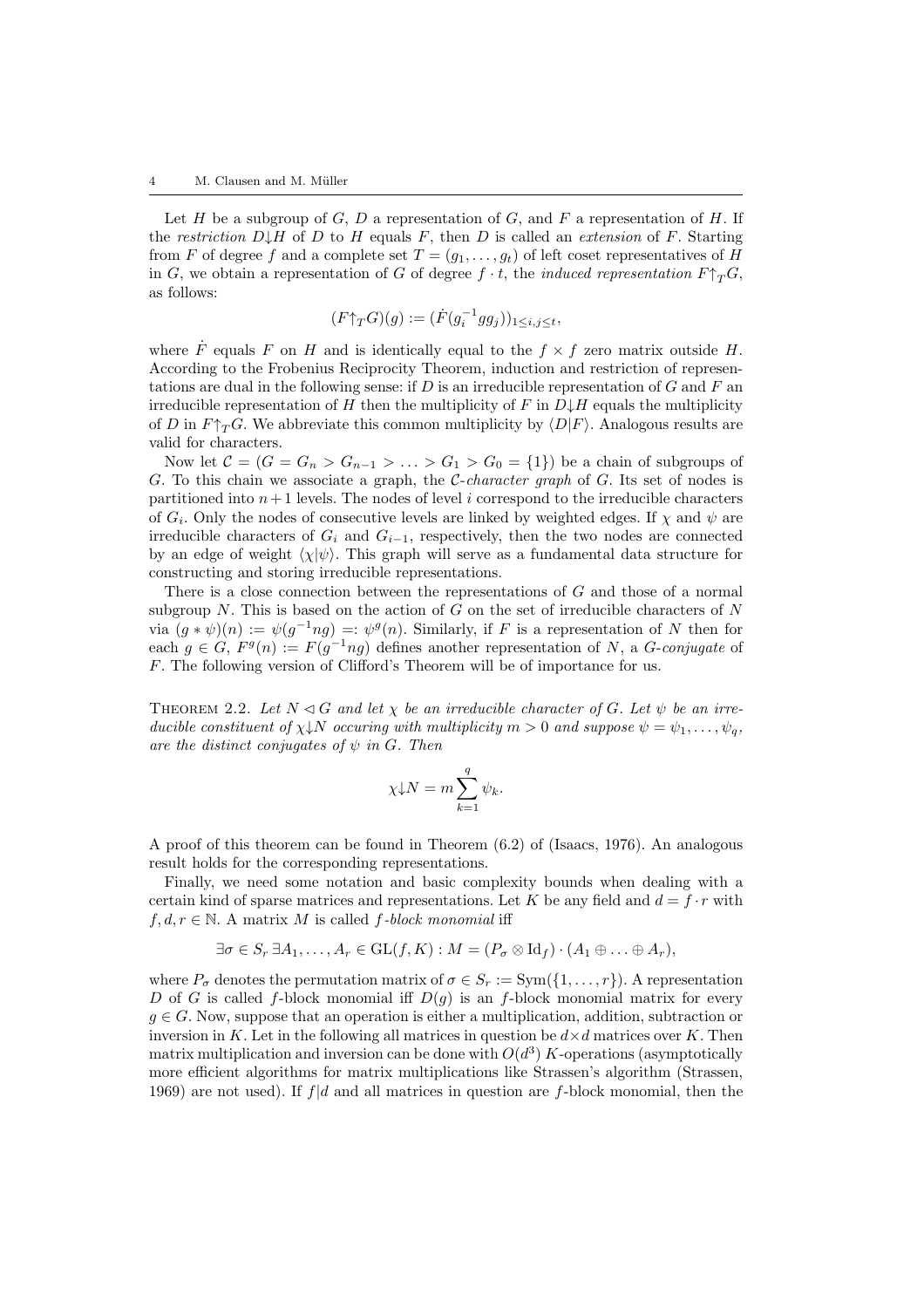complexity of matrix multiplication and inversion reduces to

$$
O\left(\frac{d}{f}f^3\right) = O\left(d \cdot f^2\right). \tag{2.1}
$$

Multiplication of an f-block monomial matrix with a full matrix can be done in

$$
O\left(\frac{d^2}{f^2}f^3\right) = O\left(d^2 \cdot f\right). \tag{2.2}
$$

## 3. Basics for DFT-Generation of Solvable Groups

In this section we want to summarize the general ideas for an algorithm which constructs for a finite solvable group  $G$ , given by a pc-presentation, a DFT adapted to a composition series of  $G$ . A finite group  $G$  is called *solvable* iff there exists a composition series  $\mathcal{T} = (G = G_n \triangleright G_{n-1} \triangleright \ldots \triangleright G_1 \triangleright G_0 = \{1\})$ , in which all of its composition factors  $G_i/G_{i-1}$  are of prime order  $p_i$ . For  $1 \leq i \leq n$ , let  $g_i$  be an element in  $G_i$  not in  $G_{i-1}$ . With respect to  $(g_1, \ldots, g_n)$  each element  $g \in G$  can be expressed uniquely in normal form

$$
g = g_n^{e_n} \cdot g_{n-1}^{e_{n-1}} \cdot \ldots \cdot g_1^{e_1} \quad (0 \le e_i < p_i).
$$

The multiplication in G is completely described, if the normal forms of all powers  $g_i^{p_i}$  and all commutators  $[g_i, g_j] := g_i^{-1} g_j^{-1} g_i g_j$  are known. More formally, every solvable group has a power-commutator presentation (*pc-presentation*) of the form

$$
G = \langle g_1, \dots, g_n \mid g_i^{p_i} = u_i \ (1 \leq i \leq n), [g_i, g_j] = w_{ij} \ (1 \leq i < j \leq n) \rangle,
$$

with words  $u_i \in G_{i-1}$  and  $w_{ij} \in G_{j-1}$ , all given in normal form. Moreover, we require the presentation to be consistent, i.e., every word in the generators has a unique normal form. Consistent pc-presentations of this kind exactly describe the class of solvable groups.

With respect to such a pc-presentation a  $d$ -dimensional representation  $D$  of  $G$  is fully described by the representing matrices  $D(q_1), \ldots, D(q_n)$  on the generators. Then, for any  $g \in G$  given in normal form,  $D(g) = D(g_n)^{e_n} \cdot \ldots \cdot D(g_1)^{e_1}$  can be computed with

$$
O(d^3 \log(|G|))\tag{3.1}
$$

arithmetic operations using the binary method. In case of f-block monomial representations, this complexity reduces by (2.1) to

$$
O(d \cdot f^2 \log(|G|)). \tag{3.2}
$$

The concept of *symmetry adaptation* of a representation  $D$  is crucial in view of an efficient algorithm. D is called  $\mathcal{T}$ -adapted iff for all  $0 \leq i \leq n$  the following conditions hold:

- (1) The restriction  $D \downarrow G_i$  is equal to the direct sum of irreducible representations of  $G_i$ , i.e.,  $D \downarrow G_i = \bigoplus_q F_{iq}$ , with irreducible representations  $F_{iq}$ .
- (2) Equivalent irreducible constituents of  $D \downarrow G_i$  are equal, i.e., if  $F_{iq} \sim F_{it}$  then  $F_{iq} =$  $F_{it}$  (but not necessarily  $q = t$ ).

If D is T-adapted then, for all  $0 \le i \le n$ ,  $D \downarrow G_i$  is  $\mathcal{T}_i$ -adapted, where  $\mathcal{T}_i$  denotes the chain  $(G_i > \ldots > G_0)$ . We also write  $\text{Irr}(G_i, \mathcal{T}_i)$  for a transversal of  $\mathcal{T}_i$ -adapted irreducible representations of  $G_i$ .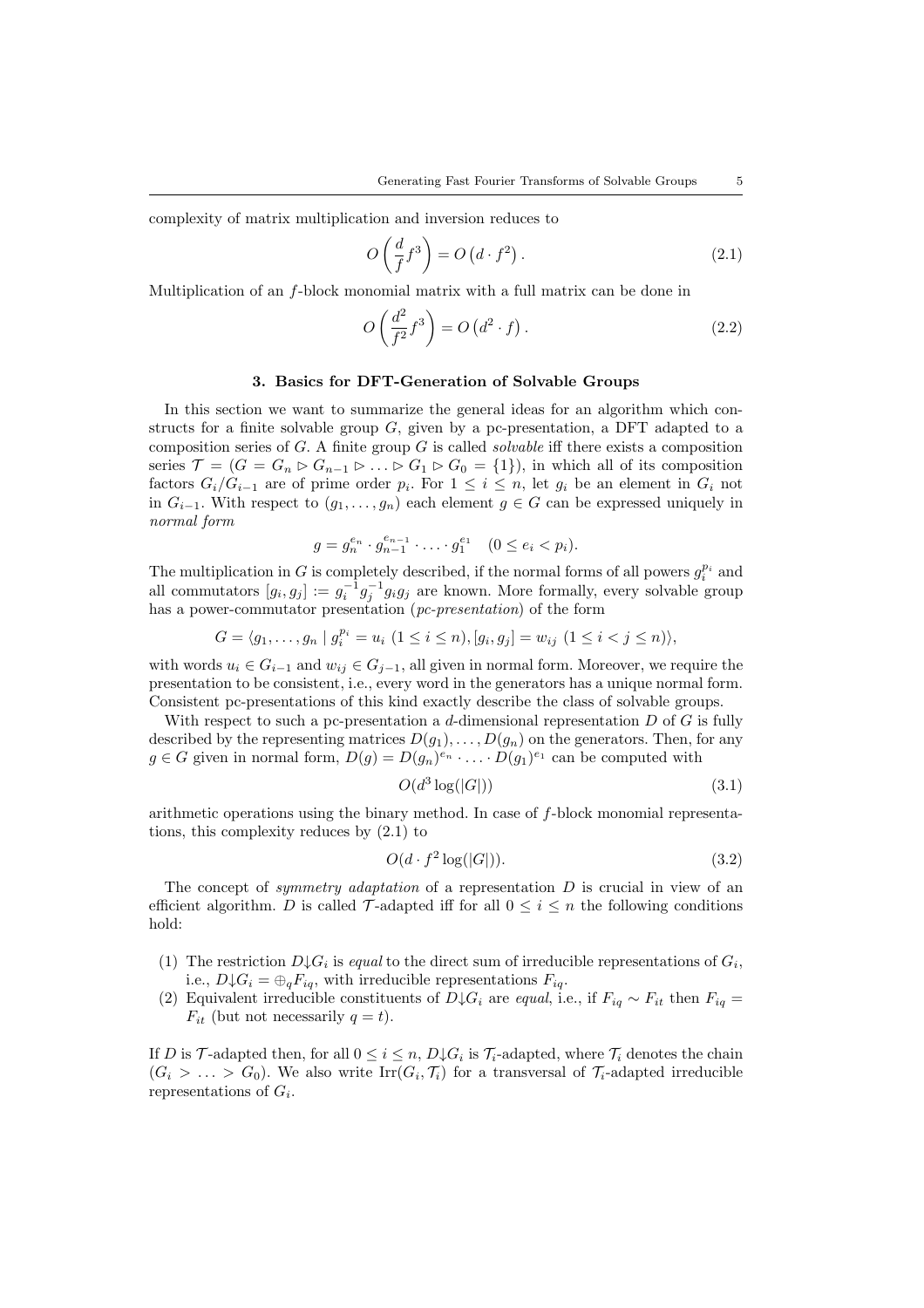The central idea of the algorithm is based on Clifford's Theorem. In our special case it says that given an irreducible representation F of  $G_{i-1}$ ,  $0 < i \leq n$ , then exactly one of the following cases applies.

- **Case 1.** All  $F^{g_i^k}$ ,  $0 \le k < p_i =: p$ , are equivalent. Then F extends to p pairwise inequivalent irreducible representations  $D_0, \ldots, D_{p-1}$  of  $G_i$  of the same degree  $\deg(F)$ . Moreover, if  $\chi^0, \ldots, \chi^{p-1}$  are the linear characters of the cyclic group  $G_i/G_{i-1}$  in a suitable order, we have  $D_k = \chi^k \otimes D_0$  for all k. Finally,  $F \uparrow G_i \sim D_0 \oplus \ldots \oplus D_{p-1}$ .
- **Case 2.** All  $F^{g_i^k}$ ,  $0 \le k < p$ , are pairwise inequivalent. Then the induction  $F \uparrow G_i$  is an irreducible representation of  $\mathbb{C}G_i$  of degree  $p \cdot \deg(F)$ . Moreover, all representations  $F^{g_i^k} \uparrow G_i$ ,  $0 \le k < p$ , are equivalent and  $(F \uparrow G_i) \downarrow G_{i-1} = \bigoplus_{k=0}^{p-1} F^{g_i^k}$ .

For a proof see, e.g., Theorem (6.20) of (Clausen and Baum, 1993). Up to equivalence all irreducible representations of  $G_i$  can be obtained this way. This allows us to construct the irreducible representations of G iteratively in a bottom-up fashion along the composition series T. For an efficient construction of  $\text{Irr}(G_i)$  from  $\text{Irr}(G_{i-1})$  in step i of the iterative construction one should use as much as possible the information already computed on level  $i-1$ . This means, one should define a  $D \in \text{Irr}(G_i)$  in such a way that  $D\downarrow G_{i-1}$ is not only equivalent but equal to the direct sum of irreducibles of  $\text{Irr}(G_{i-1})$ . This is exactly the philosophy of symmetry adaptation defined before. As a consequence, a new representation  $D \in \text{Irr}(G_i, \mathcal{T}_i)$  in step i has just to be defined on the generator  $g_i$ , the value of D on the generators  $g_1, \ldots, g_{i-1}$  can be copied from step  $i-1$  without further computations.

However, for the equivalence test and symmetry adaptation we need to know for each  $F \in \text{Irr}(G_{i-1}, \mathcal{T}_{i-1})$  the relation between the conjugate representation  $F^{g_i}$  and the corresponding  $F' \in \text{Irr}(G_{i-1}, \mathcal{T}_{i-1})$  with  $F^{g_i} \sim F'$ . That is the reason, one needs to know the intertwining spaces  $Int(F^{g_i}, F')$ . It turns out that computing these spaces is the most expensive part of a construction following these lines which determines the complexity of the algorithm. We suppose for the moment that we can decide equivalence of two given representations and can compute intertwining spaces. Then the construction can be summarized as follows:

- Input: A pc-presentation of a finite solvable group G corresponding to a composition series  $\mathcal T$  described as above. Note, that  $\text{Irr}(G_0, \mathcal T_0)$  is trivial.
- **Step i.** Irr( $G_i$ ,  $\mathcal{T}_i$ ) is computed from Irr( $G_{i-1}$ ,  $\mathcal{T}_{i-1}$ ),  $1 \leq i \leq n$ . By Clifford's Theorem, for each  $F \in \text{Irr}(G_{i-1}, \mathcal{T}_{i-1})$  we have to consider two cases:

**Case 1.**  $F \sim F^{g_i}$ . Then F has  $p_i$  extensions  $D_0, \ldots, D_{p_i-1}$ .

- Let  $\omega$  be a primitive  $p_i$ th root of unity and  $X \in \text{Int}(F^{g_i}, F) \setminus \{0\}.$
- Determine a solution  $c_0$  of the equation  $c^{p_i}X^{p_i} = F(g_i^{p_i})$  in the variable  $c$ . Note that  $g_i^{p_i}$  is a word in  $G_{i-1}$  given by the pc-presentation.
- Define  $D_k(g_i) := c_0 \cdot \omega^k \cdot X, k = 0, \ldots, p_i 1.$
- With the information of step  $i-1$  we define  $D_k \downarrow G_{i-1} := F$  to get  $\mathcal{T}_i$ adapted extensions of F.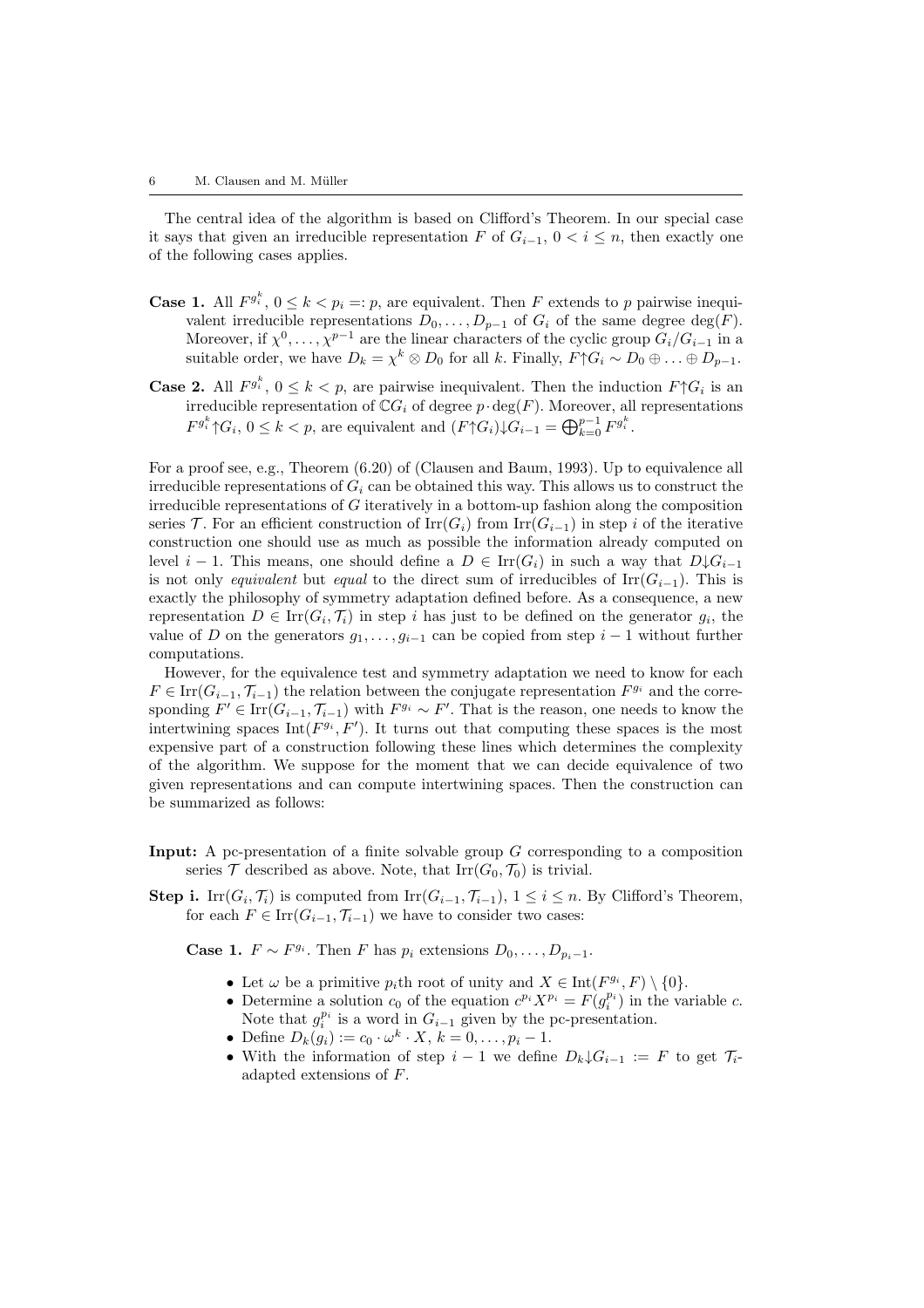**Case 2.**  $F \nless F^{g_i}$ . Then  $F \uparrow G_i$  is irreducible and  $(F \uparrow G_i) \downarrow G_{i-1} = \bigoplus_{k=0}^{p_i-1} F^{g_i^k}$ . Now we have to adapt  $F \uparrow G_i$ .

- Find  $F_k \in \text{Irr}(G_{i-1}, \mathcal{T}_{i-1})$  with  $F_k \sim F^{g_i^k}$  for  $k = 0, \ldots, p_i 1$ .
- Compute  $X_k \in \text{Int}(F^{g_i^k}, F_k) \setminus \{0\}$  and set  $X := \bigoplus_{k=0}^{p_i-1} X_k$ .
- Define  $D(g_i) := X^{-1}(F \uparrow G_i)(g_i)X$ .
- By setting  $D(g_j) := \bigoplus_{k=0}^{p_i-1} F_k(g_j)$  for  $j = 0, ..., i-1$ , (already known from step  $i - 1$ ) D defines a  $\mathcal{T}_i$ -adapted representation.
- **Output:** A transversal of irreducible  $\mathcal{T}$ -adapted representations Irr( $G, \mathcal{T}$ ), where each  $D \in \text{Irr}(G, \mathcal{T})$  is given by the matrices  $D(g_1), \ldots, D(g_n)$ .

Further details and a verification of this algorithm can be found in (Clausen and Baum, 1993).

#### 4. Algorithm M and Complexity Bounds

Our main algorithm presented in this paper  $(Algorithm M)$  constructs for any solvable group G given by a pc-presentation corresponding to a composition series  $\mathcal T$  refining a chief series  $\mathcal C$  of G a full set of  $\mathcal T$ -adapted pairwise inequivalent irreducible representations of G. Our algorithm works bottom-up along the chief series. Within each chief factor we use for the construction of the representations a subalgorithm which is a relative version of the Baum-Clausen-Algorithm for supersolvable groups (Baum and Clausen, 1994) and will be referred to as *Algorithm RBC*. To lift the necessary data from one subgroup of the chief series to the next higher subgroup, we describe an algorithm for testing equivalence  $(Alaorithm ET)$  which is based on an idea of Plesken (Plesken, 1987).

# 4.1. Algorithm RBC

As a subroutine for Algorithm M we need a relative version of the Baum-Clausen-Algorithm for supersolvable groups (Algorithm RBC). Since the relative version is a straightforward generalization of the origial algorithm and follows the lines described in Section 3, we refer to (Baum and Clausen, 1994) for details and just state the result.

Let H be a finite solvable group with normal subgroup N such that  $H/N$  is supersolvable. Then we have a chain of subgroups

$$
\mathcal{T} = (H = H_r \rhd H_{r-1} \rhd \ldots \rhd H_1 \rhd H_0 = N),
$$

where  $H_k \triangleleft H$  and each  $[H_k : H_{k-1}] := p_k$  is prime. By definition, a pc-presentation of H relative N corresponding to  $\mathcal T$  is of the form

$$
H/N = \langle h_1N, \ldots, h_rN \mid h_k^{p_k}N = u_kN \ (1 \leq k \leq r), [h_kN, h_\ell N] = w_{k\ell}N \ (1 \leq k < \ell \leq r) \rangle,
$$

with generators  $h_k \in H_k \setminus H_{k-1}$ ,  $k = 1, \ldots, r$ . Furthermore,  $u_k = h_{k-1}^{a_{k,k-1}}$  $a_{k,k-1}$  ...  $h_1^{a_{k,1}}$ and  $w_{k\ell} = h_k^{b_{k\ell,k}}$  $b_{k,\ell,k}$   $\ldots$   $\ldots$   $b_1^{b_{k,\ell,1}}$  with suitable exponents  $0 \le a_{k,j} < p_j$ ,  $1 \le j \le k$ , and  $0 \le b_{k\ell,j} < p_j, \ 1 \le j \le k.$ 

Suppose we have the following data:

(i) A pc-presentation of H relative N corresponding to  $\mathcal T$  with generators  $h_1, \ldots, h_r$ .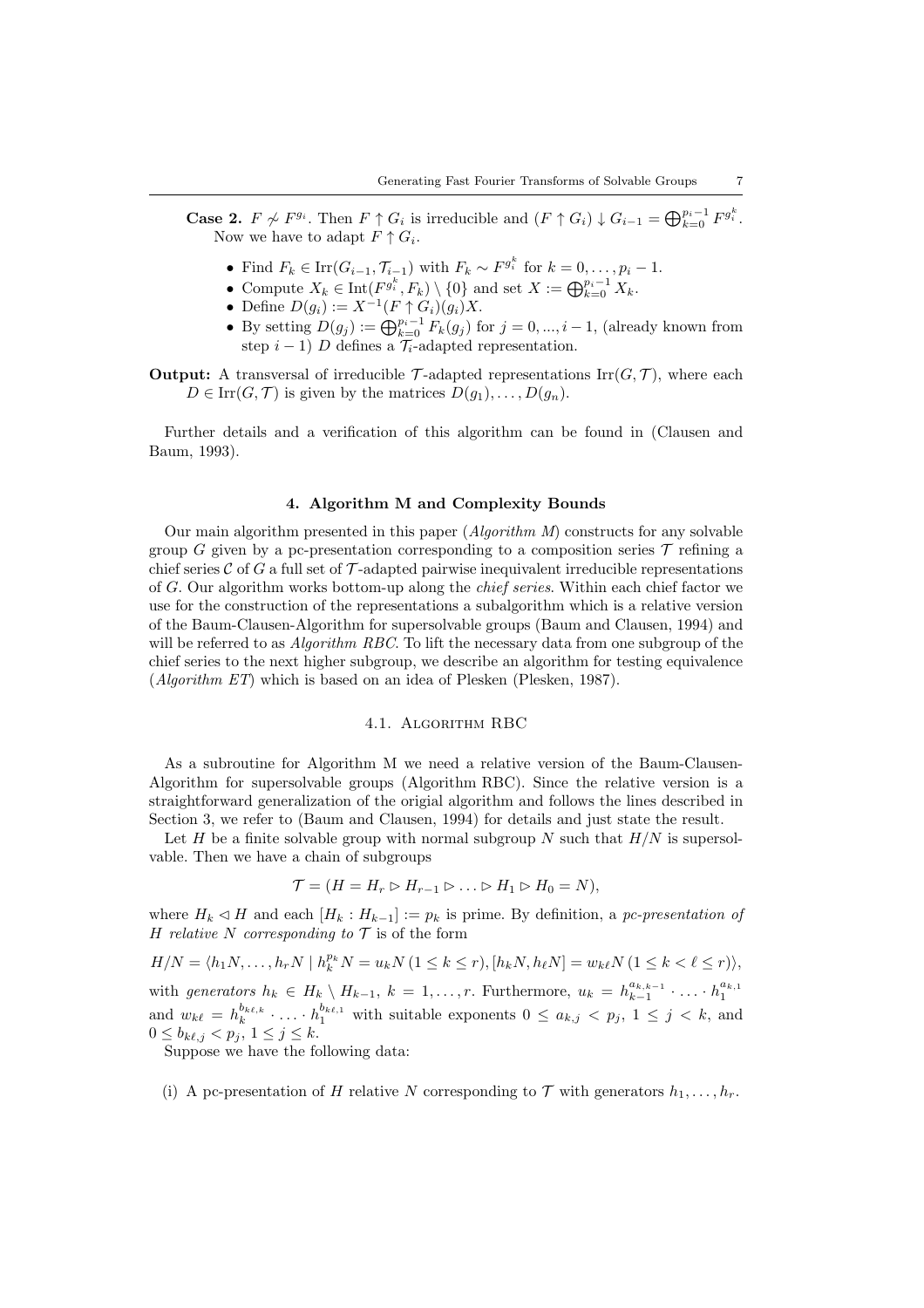- (ii) A transversal  $\text{Irr}(N)$  of irreducible representations of N. Furthermore, there is an algorithm which can evaluate any  $F \in \text{Irr}(N)$  of degree  $f = \text{deg}(F)$  at any  $n \in N$ in  $O(f^3 \cdot \log(|N|))$  operations.
- (iii) The  $h_k$ -operation of the generators  $h_k$  on Irr(N) given by a permutation  $\pi_{h_k}$  of the set Irr(N) such that  $\pi_{h_k}(F) \sim F^{h_k}$  for all  $F \in \text{Irr}(N)$ ,  $k = 1, \ldots, r$ .
- (iv) Intertwining matrices  $X_{h_k,F} \in \text{Int}(F^{h_k}, \pi_{h_k}(F)) \setminus \{0\}.$

Then Algorithm RBC constructs a transversal  $\text{Irr}(H, \mathcal{T})$  of irreducible T-adapted representations along the subgroups  $H_k$  in a bottom-up fashion. An analysis of this algorithm along the lines of (Baum and Clausen, 1994) (see Appendix B for details) gives a complexity bound of

$$
O\left(|H|\log^2(|H|)\sqrt{|N|}\right).
$$

We note that for  $N = \{1\}$  Algorithm RBC reduces to the original Baum-Clausen-Algorithm for supersolvable groups, which has the complexity bound  $O(|H| \log^2(|H|)).$ (Preparing this paper, we discovered a bug in the complexity analysis in (Baum and Clausen, 1994), leading to an additional  $log(|H|)$  factor. See Appendix A for details.)

## 4.2. Algorithm ET

A second subroutine of Algorithm M tests two representations for equivalence and constructs a non-trivial intertwining matrix in case of equivalence. The following lemma generalizes an idea of Plesken (Plesken, 1987).

LEMMA 4.1. Let G be a finite group, H a subgroup of G of index  $s := [G : H]$  and  $g_1, \ldots, g_s$  representatives of the right cosets of H, i.e.,  $G = Hg_1 \sqcup \ldots \sqcup Hg_s$ . Let K be a field with  $char(K)$  + s and D,  $\Delta$  be K-representations of G. Then

$$
\psi: Y \mapsto \frac{1}{s} \sum_{i=1}^{s} \Delta(g_i^{-1}) Y D(g_i)
$$

defines a K-linear projection, mapping Int( $D\downarrow H$ ,  $\Delta\downarrow H$ ) onto Int( $D$ ,  $\Delta$ ).

PROOF. Trivially,  $\psi$  is a K-linear map. Furthermore, it follows easily that Int( $D, \Delta$ ) ⊂ Int $(D\downarrow H, \Delta\downarrow H)$  and  $\psi(Y) = Y$  for all  $Y \in \text{Int}(D, \Delta)$ , i.e.,  $\psi$  is surjective. We just need to show  $\psi(Y) \in \text{Int}(D, \Delta)$  for any  $Y \in \text{Int}(D \downarrow H, \Delta \downarrow H)$ . Fix such a Y, then

$$
YD(h) = \Delta(h)Y\tag{4.1}
$$

for all  $h \in H$ . Obviously, for every  $g \in G$  there are  $h_1, \ldots, h_s$  such that (as sets!)

$$
\{g_1g,\ldots,g_sg\} = \{h_1g_1,\ldots,h_sg_s\}.
$$
\n(4.2)

Hence for this  $q$  we have

$$
\Delta(g^{-1})\psi(Y)D(g) = \frac{1}{s} \sum_{i=1}^{s} \Delta((g_i g)^{-1}) Y D(g_i g) \stackrel{(4.2)}{=} \frac{1}{s} \sum_{i=1}^{s} \Delta((h_i g_i)^{-1}) Y D(h_i g_i)
$$
  
\n
$$
\stackrel{(4.1)}{=} \frac{1}{s} \sum_{i=1}^{s} \Delta(g_i^{-1}) Y D(g_i) = \psi(Y).
$$

 $\Box$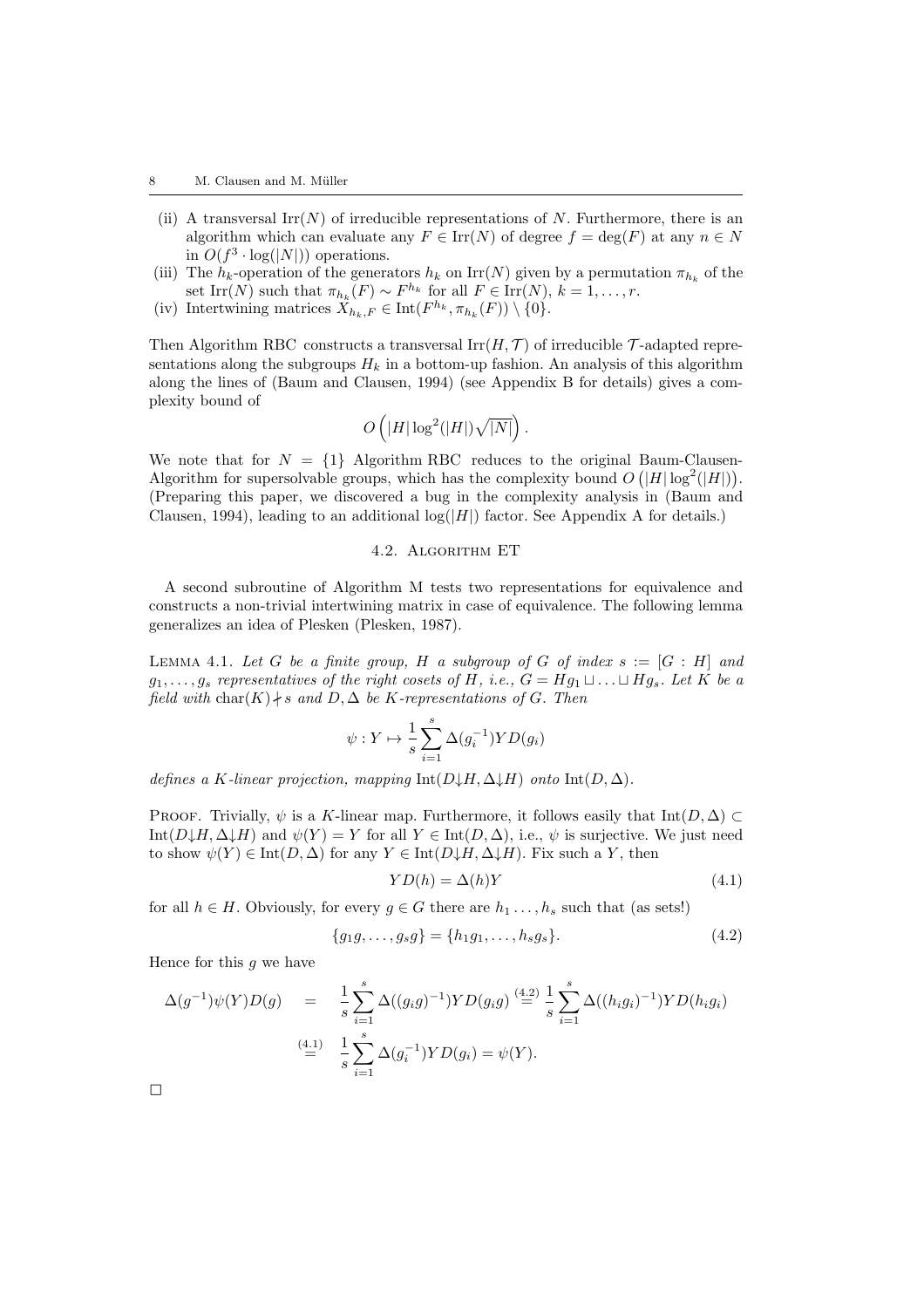We use this lemma to design an algorithm for testing two irreducible representations for equivalence and constructing the intertwining space in case of equivalence. We will refer to this equivalence test algorithm as Algorithm ET.

Let  $H$  be a finite solvable group with normal subgroup  $N$  and let

$$
\mathcal{T} = (H = H_r \rhd H_{r-1} \rhd \ldots \rhd H_1 \rhd H_0 = N)
$$

be a chain of subgroups with prime indices  $[H_k : H_{k-1}] =: p_k, k = 1, \ldots, r$ . In this section we do not assume that the  $H_k$  are normal in the whole group H. As usual, let  $h_k \in H$ such that  $h_kH_{k-1}$  generates  $H_k/H_{k-1}$ . Define for any two representations  $D, \Delta$  of H the maps

$$
\psi_k : \text{Int}(D \downarrow H_{k-1}, \Delta \downarrow H_{k-1}) \to \text{Int}(D \downarrow H_k, \Delta \downarrow H_k), \quad Y \mapsto \frac{1}{p_k} \sum_{t=0}^{p_k-1} \Delta(h_k^{-t}) Y D(h_k^t).
$$

Then  $\psi := \psi_r \circ \psi_{r-1} \circ \cdots \circ \psi_1$  defines a projection of  $Int(D \downarrow N, \Delta \downarrow N)$  onto  $Int(D, \Delta)$ . In case  $D, \Delta$  are irreducible representations then by Schur's Lemma  $\psi(Y)$  is either 0 or invertible for all  $Y \in \text{Int}(D\downarrow N, \Delta\downarrow N)$ . Now, let B be a basis of  $\text{Int}(D\downarrow N, \Delta\downarrow N)$ . We can test two irreducible representations  $D, \Delta$  for equivalence by computing all images  $\psi(E), E \in \mathcal{B}$ . If there is an  $\psi(E) \neq 0$  then  $D \sim \Delta$  and  $\psi(E)$  spans the one-dimensional intertwining space Int $(D, \Delta)$ . Otherwise  $\psi(E) = 0$  for all  $E \in \mathcal{B}$  and Int $(D, \Delta) = \{0\}$  by surjectivity of  $\psi$ , which implies  $D \not\sim \Delta$ .

Let  $d = \deg(D) = \deg(\Delta)$  and  $Y \in \text{Int}(D\downarrow N, \Delta\downarrow N)$ . Using

$$
D(h_k^t)Y\Delta(h_k^{-t})=D(h_k)\left(D(h_k^{t-1})Y\Delta(h_k^{-(t-1)})\right)\Delta(h_k)^{-1}
$$

for  $t = 1, \ldots, p_k - 1$ , it follows that  $\psi_k(Y)$  can be computed with  $O(p_k d^3)$  operations for  $k = 1, \ldots, r$ . Therefore, computing  $\psi(Y)$  takes

$$
\sum_{k=1}^{r} O\left(p_k d^3\right) = O\left(d^3 \sum_{k=1}^{r} p_k\right)
$$

operations. For the equivalence test one has to compute  $\psi(E)$  for all  $E \in \mathcal{B}$ . This can be done with  $O(|\mathcal{B}|\cdot d^3 \sum_{k=1}^r p_k)$  operations. In case the irreducible representations  $D, \Delta$  are f-block monomial,  $f | d = \deg(D) = \deg(\Delta)$ , then the computation of  $\psi_k(Y)$  is cheaper (using (2.1) and (2.2)) and can be done in  $O(p_k \cdot (\frac{d}{f})^2 \cdot f^3) = O(p_k \cdot d^2 \cdot f)$ . This leads to an overall cost of

$$
O\left(|\mathcal{B}| \cdot d^2 \cdot f \sum_{k=1}^r p_k\right) \tag{4.3}
$$

operations for the equivalence test.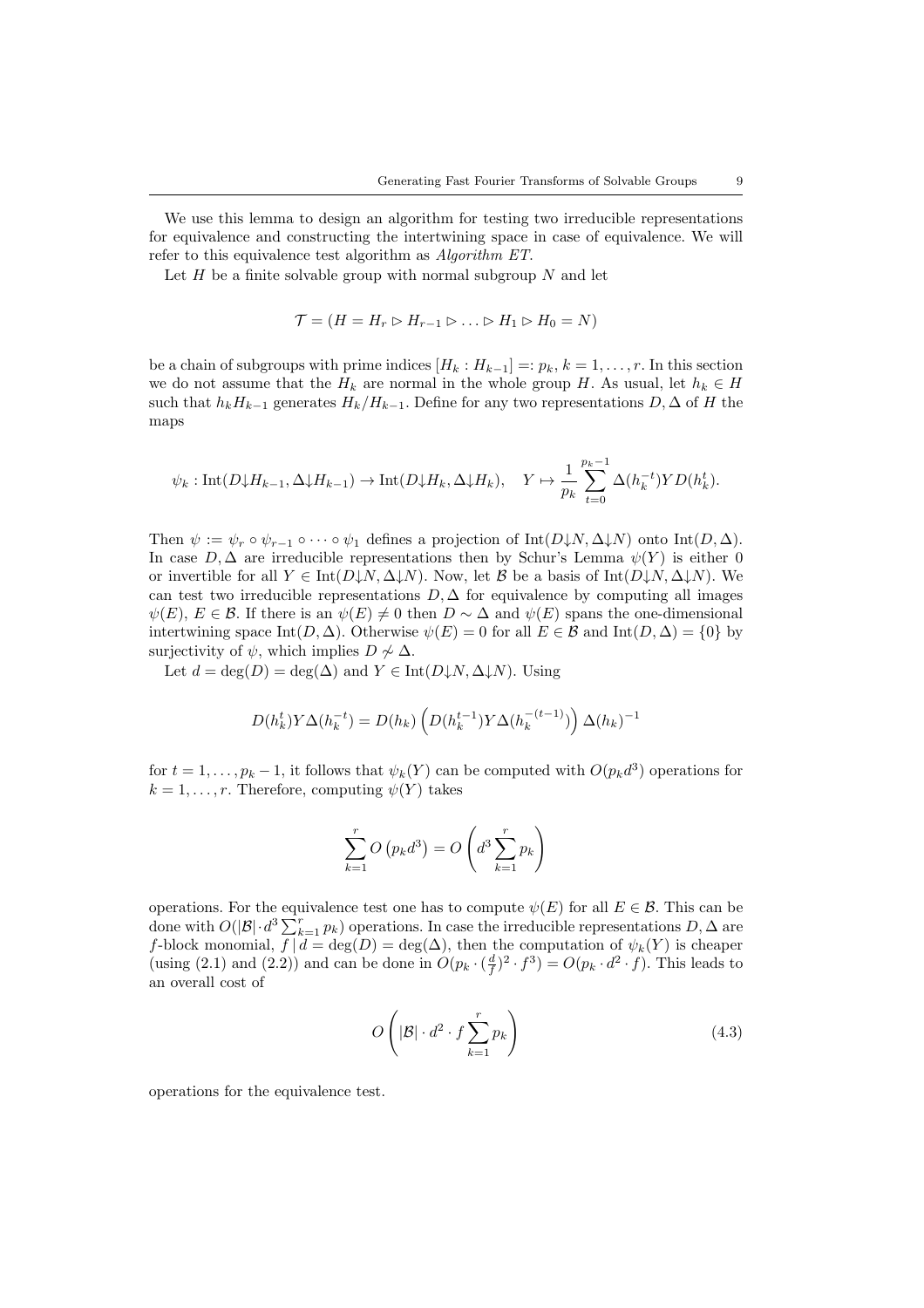#### 4.3. Algorithm M

We now describe Algorithm M for constructing a  $\mathcal{T}$ -adapted DFT for a finite solvable group G. Let

$$
\mathcal{C} = (G = G_n \triangleright G_{n-1} \triangleright \ldots \triangleright G_1 \triangleright G_0 = \{1\})
$$

be a chief series of  $G$ , i.e.,  $G_i \lhd G$ . Furthermore, the chief factors are elementary abelian, i.e., there exist  $r_i \in \mathbb{N}$  and prime numbers  $p_i$  such that  $G_i/G_{i-1} \simeq C_{p_i}^{r_i}$  (see Theorem (9.13) of (Huppert, 1967)). We refine this chief series to a composition series  $\mathcal T$  of G with suitable subgroups

$$
G_i = G_{ir_i} \triangleright G_{ir_i-1} \triangleright \ldots \triangleright G_{i1} \triangleright G_{i0} = G_{i-1}.
$$

Note that the  $G_{ik}$ ,  $1 \leq k < r_i$ , are in general not normal in G. Furthermore, let G be given by a pc-presentation with generators  ${g_{ik} \in G | 1 \leq i \leq n, 1 \leq k \leq r_i}$  corresponding to T such that  $g_{ik}G_{ik-1}$  generates  $G_{ik}/G_{ik-1} \simeq C_{p_i}$ .

Algorithm M works bottom-up along the chief series  $\mathcal{C}$ . At level  $i, 1 \leq i \leq n$ , it takes the following input:

- (1)  $\mathcal{F} := \text{Irr}(G_{i-1}, \mathcal{T}_{i-1})$ , a full set of pairwise inequivalent  $\mathcal{T}_{i-1}$ -adapted irreducible representations of  $G_{i-1}$ . The corresponding character graph of  $G_{i-1}$ .
- (2) For every  $i-1 < j \leq n$  and  $1 \leq k \leq r_j$  the g-action,  $g := g_{jk}$ , on F given by a permutation  $\pi_g$  of F such that  $F^g \sim \pi_g F$  for all  $F \in \mathcal{F}$ . Furthermore, intertwining matrices  $X_{gF} \in \text{Int}(F^g, \pi_g F)$  for every  $F \in \mathcal{F}$ .

and computes the following output:

- (1)  $\mathcal{D} := \text{Irr}(G_i, \mathcal{T}_i)$ , a full set of pairwise inequivalent  $\mathcal{T}_i$ -adapted irreducible representations of  $G_i$ . The corresponding character graph of  $G_i$ .
- (2) For every  $i < j \leq n$  and  $1 \leq k \leq r_j$  the g-action,  $g := g_{jk}$ , on  $\mathcal{D}$  given by a permutation  $\tau_q$  of D such that  $D^g \sim \tau_q D$  for all  $D \in \mathcal{D}$ . Furthermore, intertwining matrices  $Y_{gD} \in \text{Int}(D^g, \tau_g D)$  for every  $D \in \mathcal{D}$ .

Note that the input of level  $\theta$  is trivial. Level  $i$  of the algorithm consists of two phases. (See next section for the complexity analysis of these two phases.)

**Phase 1.** Let  $H := G_i$ ,  $N := G_{i-1}$ ,  $r := r_i$  and  $p := p_i$ . Then N is normal in H and  $H/N$  is elementary abelian, in particular supersolvable. Set  $H_k := G_{ik}, k = 0, \ldots, r$ , and  $h_k := g_{ik}, k = 1, \ldots, r$ , then (i) of the Algorithm RBC holds. Condition (ii) holds, since by induction hypothesis (1) of level  $i-1$ , the set  $\mathcal{F} := \text{Irr}(N, \mathcal{T}_{i-1})$  has already been constructed, i.e.,  $F \in \mathcal{F}$  are given on the generators of N. Therefore, by (3.1),  $F(n)$  can be computed in  $O(f^3 \cdot \log |N|)$ ,  $f := \deg(F)$ , for any  $n \in N$ given in normal form. The data (iii) and (iv) are given by induction hypothesis (2) of level  $i - 1$ . Therefore we can use Algorithm RBC to construct  $\mathcal{D} := \text{Irr}(H, \mathcal{T}_i)$ , which is the output  $(1)$  of level *i*.

In Algorithm RBC all the data needed to extend the character graph from  $G_{i-1}$  to  $G_i$  has already been computed.

**Phase 2.** We fix any  $g := g_{jk}$ ,  $i < j \le n$ ,  $1 \le k \le r_j$ , and  $D \in \mathcal{D}$ ,  $d := d(D) := deg(D)$ . In order to define  $\tau_qD$ , we need to find the representation  $\Delta \in \mathcal{D}$  with  $D^g \sim \Delta$ .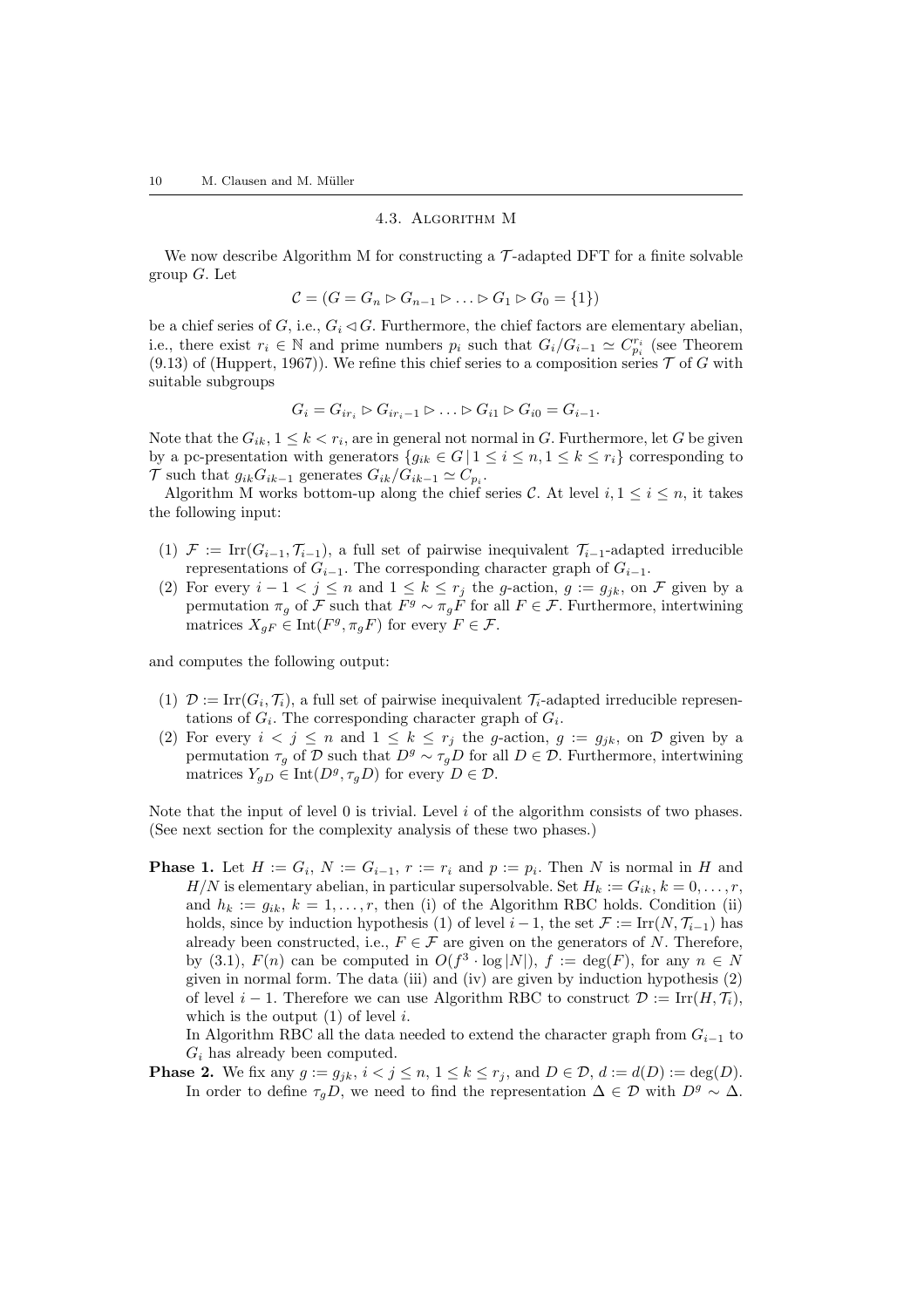We reduce the number of possible candidates in  $\mathcal D$  by looking on level  $i-1$ , To this end, we consider the information of induction hypothesis  $(2)$  of level  $i - 1$ . Consider the restriction  $D\downarrow N$ , whose decomposition into irreducibles of F can be read off the character graph of  $G_i$ . Let  $F \in \mathcal{F}$ ,  $f := \deg(F)$ , with  $m := m(D) :=$  $\langle D|F\rangle > 0$  and  $\{F_1 = F, F_2, \ldots, F_q\} \subset \mathcal{F}, q := q(D) \in \mathbb{N}$ , the orbit of F under the action of  $H$  on  $\mathcal F$ . Then, by Clifford's Theorem 2.2,

$$
D\mathord{\downarrow} N \sim m \cdot \bigoplus_{k=1}^{q} F_k.
$$

Since D is  $\mathcal{T}_i$ -adapted, there is a permutation matrix P of the form  $P = P_{\sigma} \otimes \mathrm{Id}_f$ with a permutation  $\sigma \in S_{d/f}$  such that

$$
D\downarrow N = P\left(\bigoplus_{k=1}^{q} m \cdot F_k\right) P^{-1}.
$$

Now, since  $D^g \downarrow N \sim m \cdot \bigoplus_{k=1}^q F_k^g \sim m \cdot \bigoplus_{k=1}^q \pi_g F_k$ , we know that

$$
\Delta \in \{ \Delta_1, \Delta_2, \ldots, \Delta_\ell \} \subset \mathcal{D}, \quad \ell := \ell(D) \in \mathbb{N},
$$

where, by definition, this set consists precisely of those representations of  $D$  whose restriction to N are equivalent to  $m \cdot \bigoplus_{k=1}^{q} \pi_g F_k$ . This information can be easily computed looking at the character graph of  $G_i$ . We now use Algorithm ET to decide which of  $\Delta_{\lambda}$ ,  $1 \leq \lambda \leq \ell$ , is equivalent to  $D^{g}$ . To this end, we need a basis  $\mathcal{B}$  of Int( $D^g$  $\downarrow$ N,  $\Delta_{\lambda}$  $\downarrow$ N). Since  $\Delta_{\lambda}$  is  $\mathcal{T}_i$ -adapted, there is a permutation matrix  $Q_{\lambda}$  of the form  $Q_{\lambda} = \sigma_{\lambda} \otimes \mathrm{Id}_f$  with a permutation  $\sigma_{\lambda} \in S_{d/f}$  such that

$$
\Delta_{\lambda} \downarrow N = Q_{\lambda} \left( \bigoplus_{k=1}^{q} m \cdot \pi_{g} F_{k} \right) Q_{\lambda}^{-1}.
$$

Then it follows by Lemma 2.1 that

$$
\begin{array}{rcl} \text{Int}\left(D^g \downarrow N, \Delta_\lambda \downarrow N\right) & = & \text{Int}\left(P\left(\bigoplus_{k=1}^q m \cdot F_k^g\right) P^{-1}, Q_\lambda\left(\bigoplus_{k=1}^q m \cdot \pi_g F_k\right) Q_\lambda^{-1}\right) \\ \\ & = & Q_\lambda \text{Int}\left(\bigoplus_{k=1}^q m \cdot F_k^g\, , \bigoplus_{k=1}^q m \cdot \pi_g F_k\right) P^{-1} \\ \\ & = & Q_\lambda \left[\bigoplus_{k=1}^q \mathbb{C}^{m \times m} \otimes \text{Int}\left(F_k^g, \pi_g F_k\right)\right] P^{-1} \end{array}
$$

Note that all the  $X_{gF_k} \in \text{Int}(F_k^g, \pi_g F_k)$  are known by induction hypothesis (2) of level  $i - 1$  and therefore

$$
\mathcal{B} = \left\{ E_{abc} := Q_{\lambda} \left[ \bigoplus_{k=1}^{q} \delta_{kc} \cdot (E_{ab} \otimes X_{gF_k}) \right] P^{-1}, 1 \le a, b \le m, 1 \le c \le q \right\}
$$

is a basis of Int( $D^g$ , $\downarrow$ N,  $\Delta_{\lambda}$ ), where  $E_{ab}$  denotes the  $m \times m$ -matrix with exactly one non-zero entry 1 at position  $(a, b)$ . Obviously,

$$
|\mathcal{B}| = q \cdot m^2.
$$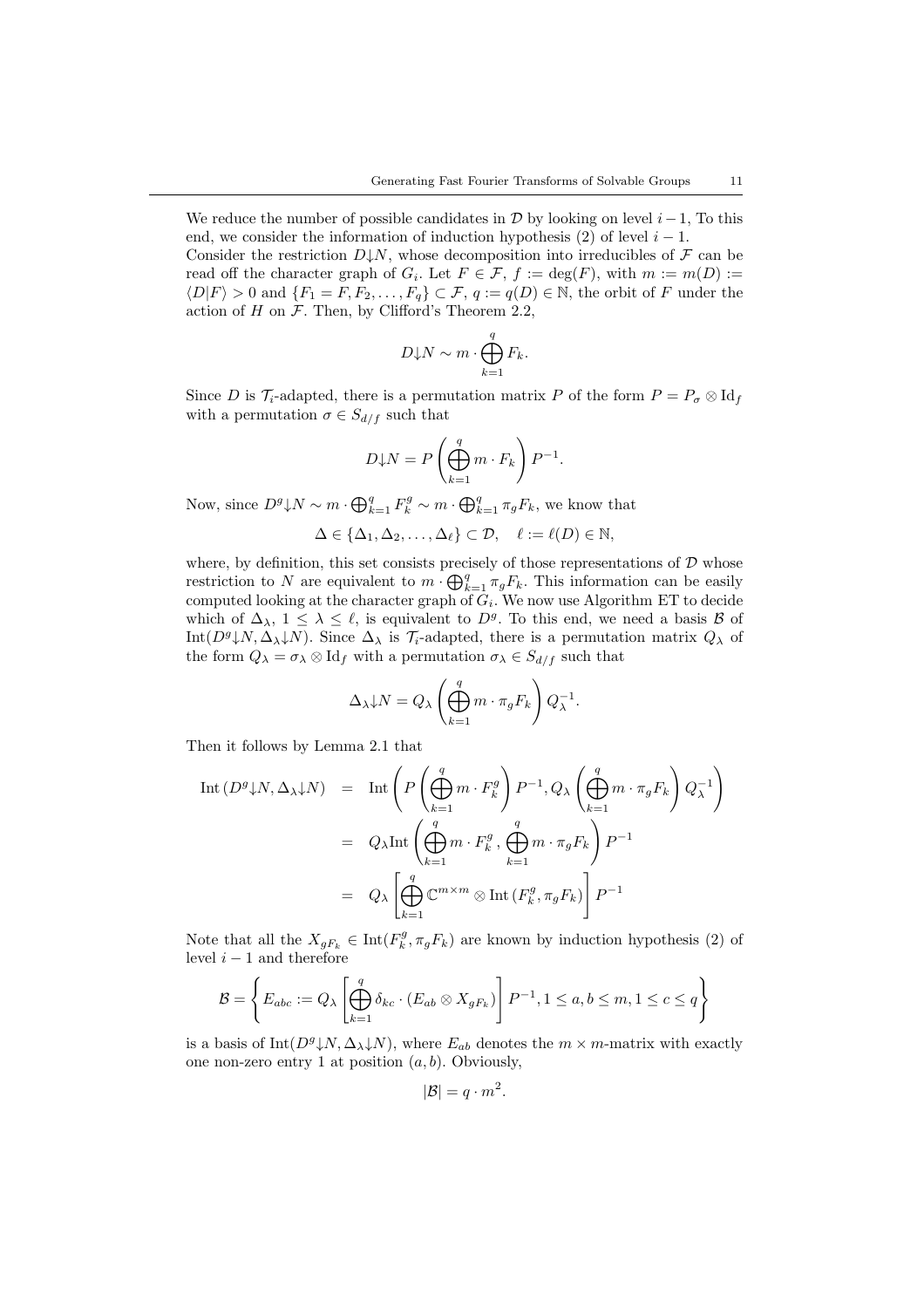The rest of Phase 2 is now a straightforward application of Algorithm ET. Using the basis B we can decide whether  $D<sup>g</sup>$  and  $\Delta_{\lambda}$  are equivalent or not. In case of equivalence, we have  $\Delta = \Delta_{\lambda}$  and set  $\tau_g D := \Delta_{\lambda}$ . Furthermore, in this case Algorithm ET also constructs a non-trivial  $Y_{gD} \in \text{Int}(D^g, \tau_g D)$ . This is exactly the data  $(2)$  of level i we had to compute.

#### 4.4. Analysis of Algorithm M

In this section we analyse the Algorithm M and determine its asymptotic behaviour. In our complexity model an arithmetic operation is a basic field operation in  $K$  (multiplication, inversion, addition, subtraction, copy), which are assumed to cost  $O(1)$ . For a discussion arising when computing exactly over the cyclotomic field  $K = \mathbb{Q}^{(e)}$  (instead over  $K = \mathbb{C}$ ) we refer to Section 6.

For our analysis we need the following estimates. With the notation of the last subsection we have  $\sum_{D \in \mathcal{D}} \deg(D)^2 = |H|$ . Since  $\{\Delta_1, \Delta_2, \ldots, \Delta_\ell\} \subset \mathcal{D}$  and  $d = \deg(\Delta_\lambda)$  for all  $\lambda = 1, \ldots, \widetilde{\ell(D)}$ , we get

$$
\ell(D) \cdot d^2 = \sum_{\lambda=1}^{\ell(D)} \deg(\Delta_{\lambda})^2 \le |H|.
$$
\n(4.4)

Now, let G be a finite group and  $\mathcal{D} = \text{Irr}(G)$  be a transversal of the irreducible representations of G. Then  $|G| = \sum_{D \in \mathcal{D}} \deg(D)^2$  and  $d := \max_{D \in \mathcal{D}} (\deg(D)) \leq |G|^{\frac{1}{2}}$ . Hence for all real  $s \geq 2$ , we have

$$
d^{s}(G) := \sum_{D \in \mathcal{D}} \deg(D)^{s} \le d^{s-2} \sum_{D \in \mathcal{D}} \deg(D)^{2} \le |G|^{\frac{s}{2}}.
$$
 (4.5)

We analyse the number of operations needed for a fixed level i,  $1 \leq i \leq n$ , in Phase 1 and Phase 2 of Algorithm M.

**Phase 1.** In step i of Algorithm M we use Algorithm RBC for  $H = G_i$  and  $N = G_{i-1}$ which needs

$$
O(|H|\log^2(|H|)\sqrt{|N|})\tag{4.6}
$$

operations. Building up the character graph of  $G_i$  from the one of  $G_{i-1}$  can be done with few operations not effecting the asymptotic behaviour of the overall complexity.

**Phase 2.** In step i we have fixed a  $g = g_{jk}$  and a  $D \in \mathcal{D}$ . Determining the numbers  $m(d)$ ,  $q(D)$ ,  $\ell(D)$ , the representations  $F_k$ ,  $k = 1, \ldots, q(D)$ , the representations  $\Delta_{\lambda}$ ,  $\lambda = 1, \ldots, \ell(D)$  and the permutation matrices P and  $Q_{\lambda}$  are for the most part table lookups in the character graph of  $G_i$  and copy operations which can be done with a negligible number of operations (not increasing the overall complexity). The expensive part is Algorithm ET. Independent of  $\ell$  we have to build up the basis  $\beta$ , which contains f-block monomial matrices with just one non-zero f-block. This can be done in

$$
O\left(|\mathcal{B}| \cdot f^3\right) = O\left(m^2 \cdot q \cdot f^3\right) = O\left(d^3\right),\tag{4.7}
$$

using  $|\mathcal{B}| = q \cdot m^2$  and  $d = m \cdot q \cdot f$ . Furthermore, one has to compute  $D^g(h_k) =$  $D(g^{-1}h_k g)$  for  $k = 1, ..., r$ . Since  $g^{-1}h_k g$  can be read off the pc-presentation with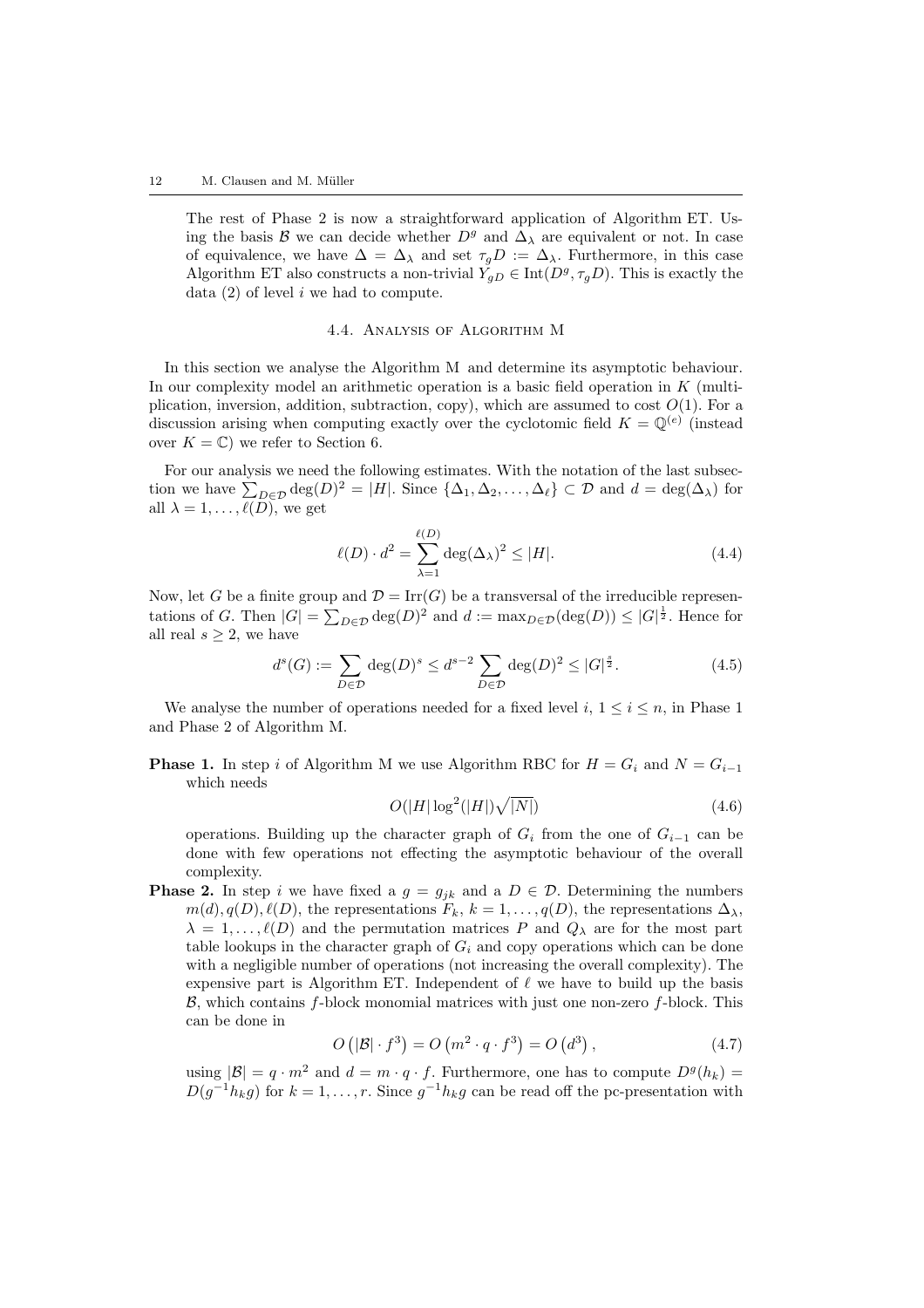no cost and is a normalized word in  $H_k < H$ , using the f-block monomiality of D we can compute all  $D<sup>g</sup>(h<sub>k</sub>)$  by  $(3.2)$  in

$$
O\left(\sum_{k=1}^{r} d \cdot f^2 \log(|H_k|)\right) = O\left(r \cdot d^3 \cdot \log(|H|)\right). \tag{4.8}
$$

For D one has to perform at most  $\ell$  equivalence tests with  $\Delta_{\lambda}$ ,  $\lambda = 1, \ldots \ell$ , respectively. Since D and all  $\Delta_{\lambda}$  are f-block monomial, Algorithm ET for all  $\ell$  tests can be done by (4.3) with

$$
O\left(\ell \cdot |\mathcal{B}| \cdot d^2 \cdot f \cdot r \cdot p\right) \stackrel{(4.4)}{=} O\left(|H| \cdot r \cdot p \cdot |\mathcal{B}| \cdot f\right) = O\left(|H| \cdot r \cdot p \cdot d^2\right) \tag{4.9}
$$

operations. Summing over all  $D \in \mathcal{D}$ , we get from  $(4.7),(4.8)$  and  $(4.9)$  the complexity bound of step i of Phase 2 for a fixed  $g = g_{ik}$ :

$$
\sum_{D \in \mathcal{D}} \left( O\left(d^3\right) + O\left(r \cdot d^3 \cdot \log(|H|)\right) + O\left(|H| \cdot r \cdot p \cdot d^2\right) \right)
$$
  

$$
\stackrel{(4.5)}{=} O\left(|H|^{\frac{3}{2}} + r \cdot |H|^{\frac{3}{2}} \log(|H|) + |H|^2 \cdot r \cdot p \right) = O\left(|H|^2 \cdot r \cdot p\right).
$$

Now, there are at most  $log([G:H])$  generators  $g = g_{ik}$ ,  $i < j \leq n$  and  $1 \leq k \leq r_j$ which leads to the following complexity bound for Phase  $2$  of step  $i$ :

$$
O\left(\log([G:H])\cdot|H|^2\cdot r\cdot p\right). \tag{4.10}
$$

Altogether, we have proved the following:

Lemma 4.2. The number of operations of Algorithm M needed in level i to compute the data (1) and (2) of  $G_i$  from the data (1) and (2) of  $G_{i-1}$  is for Phase 1

$$
O\left(|G_i|\log^2(|G_i|)\sqrt{|G_{i-1}|}\right)
$$

and for Phase 2

$$
O\left(\log([G:G_i])\cdot |G_i|^2\cdot r_i\cdot p_i\right).
$$

Summing over all levels  $1 \leq i \leq n$  we obtain, up to a suitable constant  $\gamma \in \mathbb{R}$ , the following upper bound for the number of operations of Algorithm M. Here we use  $[G:G_i]|G_i|=|G|$ ,  $|G_i| \leq |G_n| \cdot 2^{i-n}$  and  $\log([G:G_i]) \leq [G:G_i]$ .

$$
\sum_{i=1}^{n} \gamma \cdot (|G_i| \log^2(|G_i|) \sqrt{|G_{i-1}|} + \log([G:G_i]) \cdot |G_i|^2 \cdot r_i \cdot p_i)
$$
\n
$$
\leq \gamma \cdot \log^2(|G_n|) \sum_{i=1}^{n} |G_n| \cdot 2^{i-n} \cdot |G_n|^{\frac{1}{2}} \cdot (2^{i-n})^{\frac{1}{2}} + \gamma \sum_{i=1}^{n} [G:G_i] |G_i| |G_n| \cdot 2^{i-n} \cdot r_i \cdot p_i
$$
\n
$$
\leq \gamma |G|^{\frac{3}{2}} \log^2(|G|) \sum_{i=1}^{n} 2^{i-n} + \gamma |G|^2 \max\{r_i \cdot p_i | 1 \leq i \leq n\} \sum_{i=1}^{n} 2^{i-n}
$$
\n
$$
\leq 2\gamma (|G|^{\frac{3}{2}} \log^2(|G|) + |G|^2 \max\{r_i \cdot p_i | 1 \leq i \leq n\}).
$$

Note that the complexity of Phase 2 is asymptotically more expensive than the one of Phase 1. We summarize the result in the following theorem, where an operation is a field operation in  $\mathbb{Q}^{(e)}$ .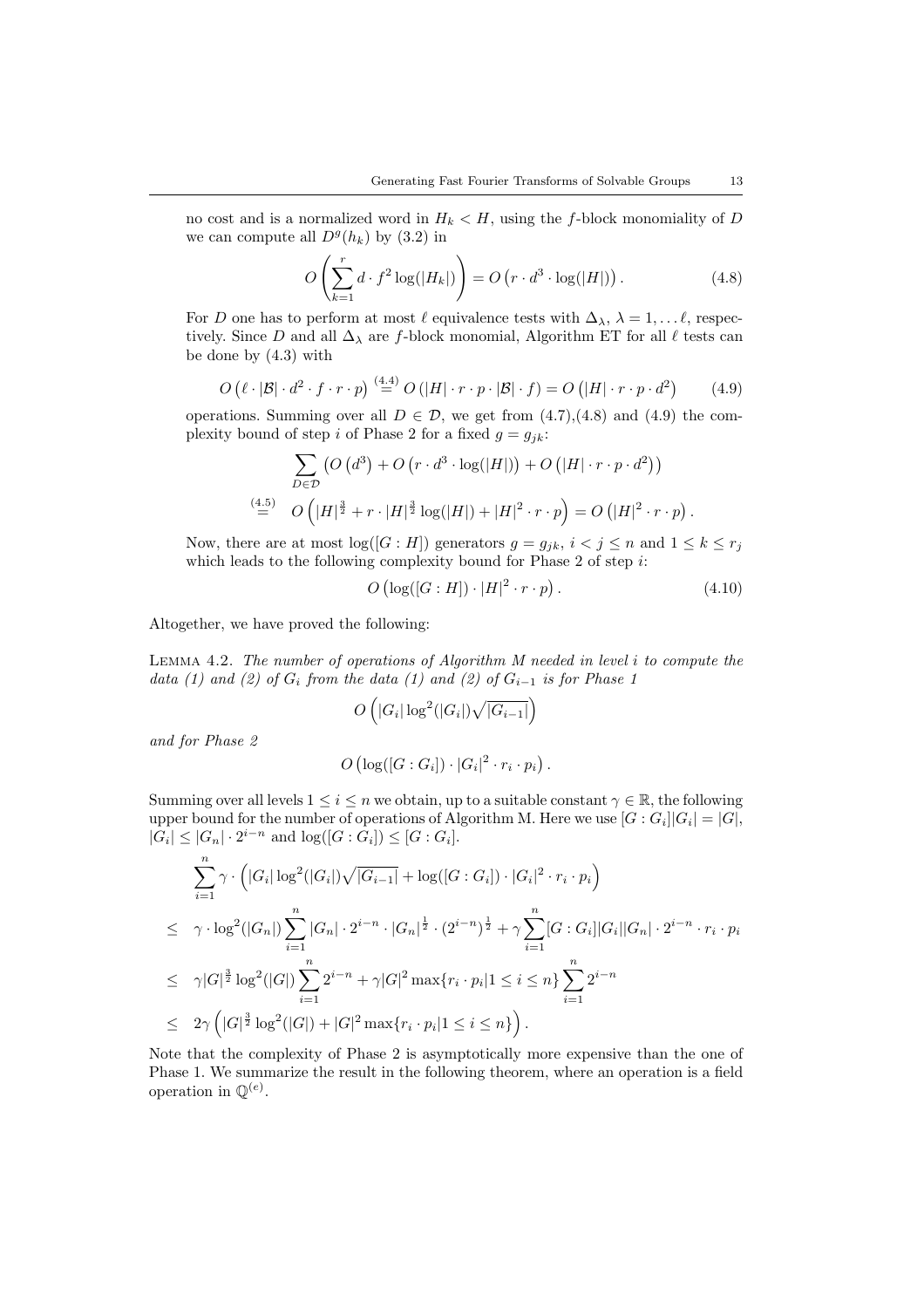THEOREM 4.3. The ordinary irreducible representations of a solvable group  $G$  can be computed from a power-commutator presentation of G corresponding to a composition series refining a chief series with

$$
O(\max\{r_i \cdot p_i | 1 \le i \le n\} \cdot |G|^2)
$$

operations. Using  $r_i \leq \log(|G|)$ ,  $1 \leq i \leq n$ , one gets the complexity bound

 $O(p \cdot |G|^2 \log(|G|)),$ 

where p denotes the largest prime divisor of  $|G|$ .

We want to emphasize two important features of Algorithm M which are decisive for its efficiency.

- (1) Within two successive subgroups  $G_{i-1}$  and  $G_i$  of the chief series, all occuring matrices and representations are block-monomial, the block sizes determined by level  $i-1$ . Computing with the sparse block-monomial matrices is much cheaper than computing with full matrices.
- (2) Since the subgroups  $G_i$  of the chief series are normal in the entire group  $G$ , one has a G-operation on the respective sets  $\text{Irr}(G_i)$ . This allows a bottom-up construction of the corresponding intertwining matrices along the  $G_i$  instead of, e.g., solving linear equations on each level separately.

We have not yet implemented Algorithm M. However, we have implemented the Baum-Clausen-Algorithm for supersolvable groups which shows its practicability.

#### 5. Implementation for Supersolvable Groups

Before we give some details and running times of an implementation of the Baum-Clausen-Algorithm for supersolvable groups, we want to mention two additional features that hold for supersolvable groups but not in general for solvable groups.

- For supersolvable groups  $G$  every DFT adapted to a chief series of  $G$  turns out to be automatically monomial, i.e., 1-block monomial. Processing only monomial matrices is the main reason for the efficiency of the Baum-Clausen-Algorithm.
- Even better, it turns out that all non-zero entries of the matrices are eth roots of unity,  $e$  denoting the exponent of  $G$ . (We also call such matrices  $e$ -monomial.) Since all matrix manipulations are either multiplications or inversions, one can compute symbolically in the additive group  $\mathbb{Z}_e := \mathbb{Z}/e\mathbb{Z}$ , i.e., one never runs into numerical problems!

In the following we use the notation of Section 3 with  $G$  being a supersolvable group and  $\mathcal{D}_i := \text{Irr}(G_i, \mathcal{T}_i)$ . Define  $d^1(G) := \sum_{D \in \mathcal{D}} \text{deg}(D)$  and  $\Omega := \sum_{i=1}^n i \cdot d^1(G_i)$ . Then  $\Omega$  is the number of all non-zero matrix coefficients of the matrices  $D(g_k)$ ,  $D \in \mathcal{D}_i$ ,  $1 \leq i \leq n$ ,  $1 \leq k \leq i$ , which is the output of the algorithm on all levels i. One can show that the number of operations of the algorithm is nearly proportional (up to a logarithmic factor) to this magnitude  $\Omega$ , which gives in general a much better complexity bound than  $O(|G|\log^2(|G|))$ . In this sense the algorithm is nearly optimal.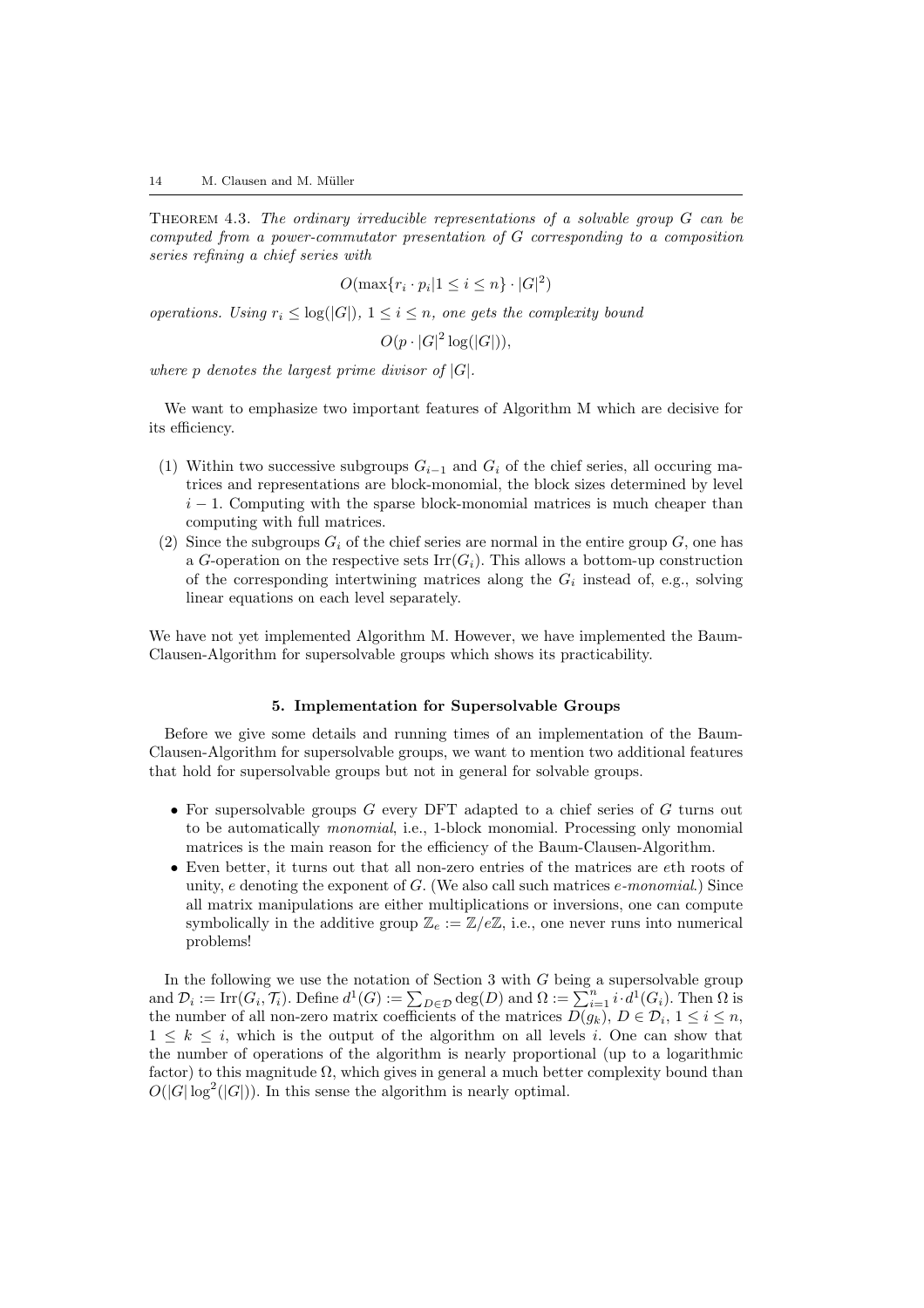The Baum-Clausen-Algorithm has been implemented in the programming language  $C/C++$  and tests were run on an Intel Pentium II with 300 MHz. The efficiency of the implementation is based on the fact, that  $e$ -monomial matrices of size  $N$  can be multiplied or inverted with only N operations in  $\mathbb{Z}_e$ . Since any e-monomial matrix  $M \in \mathbb{C}^{N \times N}$  can be written in the form

$$
M = P_{\pi} \cdot \text{diag}(\omega^{a_1}, \dots, \omega^{a_N})
$$

with a permutation  $\pi \in S_N$  and non-zero coefficients  $\omega^{a_1}, \ldots, \omega^{a_N}$ , just the 2N integers  $\pi(1), \ldots, \pi(N)$  and  $a_1, \ldots, a_N$  have to be stored for M. The following table shows the running times of the implementation of the Baum-Clausen-Algorithm for some small supersolvable groups. Here  $|G|$  is the order of G, h the number of conjugacy classes of G,  $\Omega$  defined as above, T the running time in milliseconds (ms) and  $T/\Omega$  the quotient of the last two quantities. The groups in the first three examples are direct products of the symmetric group  $S_3$  and the last example is concerned with a Sylow 2-subgroup of the symmetric group  $S_{16}$ .

| G                     | G      | h    |        | $\Omega$ T (ms) | $T/\Omega$ |
|-----------------------|--------|------|--------|-----------------|------------|
| $(S_3)^5$             | 7776   | 243  | 13235  | 266             | 0.020      |
| $(S_3)^6$             | 46656  | 729  | 63528  | 1125            | 0.018      |
| $(S_3)^7$             | 279936 | 2187 | 296464 | 4250            | 0.014      |
| ${\rm Syl}_2(S_{16})$ | 32768  | 230  | 30960  | 2156            | 0.069      |

Of course, the first three groups are of a very simple nature. However, the running time of the algorithm does not essentially depend on the complexity of the pc-presentation, but mainly on the number and degrees of the irreducible representations constituting the DFT. This is verified by the more complex example  $\text{Syl}_2(S_{16})$ . Therefore, the actual running times for constructing a monomial DFT of G reflect very well the theoretical result concerning the output length  $\Omega$ .

As we have remarked in the introduction, a  $\mathcal{T}$ -adapted DFT allows a fast Fourier transform of complex valued signals  $G \to \mathbb{C}$ . In this sense, the Baum-Clausen-Algorithm is a fast program generator for FFTs of supersolvable groups. We have also implemented  $(\text{in } C/C++)$  the  $O(|G| \log(|G|))$ -FFT algorithm and its inverse (IFFT) for supersolvable groups as described in (Baum, 1991). The input of the FFT is the output of the Baum-Clausen-Algorithm and a complex valued signal. The output is the FFT of the signal, which is again a complex valued signal of the same length. The following table shows the running times of the implemented FFT and IFFT, transforming randomly generated complex signals. As above,  $|G|$  is the order of G, which is also the length of the complex signal. In the FFT-column and IFFT-column are the running times in milliseconds (ms) of the FFT and IFFT, respectively.

| G                     | G      | $FFT \ (ms)$ | IFFT $(ms)$ |
|-----------------------|--------|--------------|-------------|
| $(S_3)^5$             | 7776   | 250          | 328         |
| $(S_3)^6$             | 46656  | 1813         | 2406        |
| $(S_3)^7$             | 279936 | 12109        | 16985       |
| ${\rm Syl}_2(S_{16})$ | 32768  | 1844         | 1827        |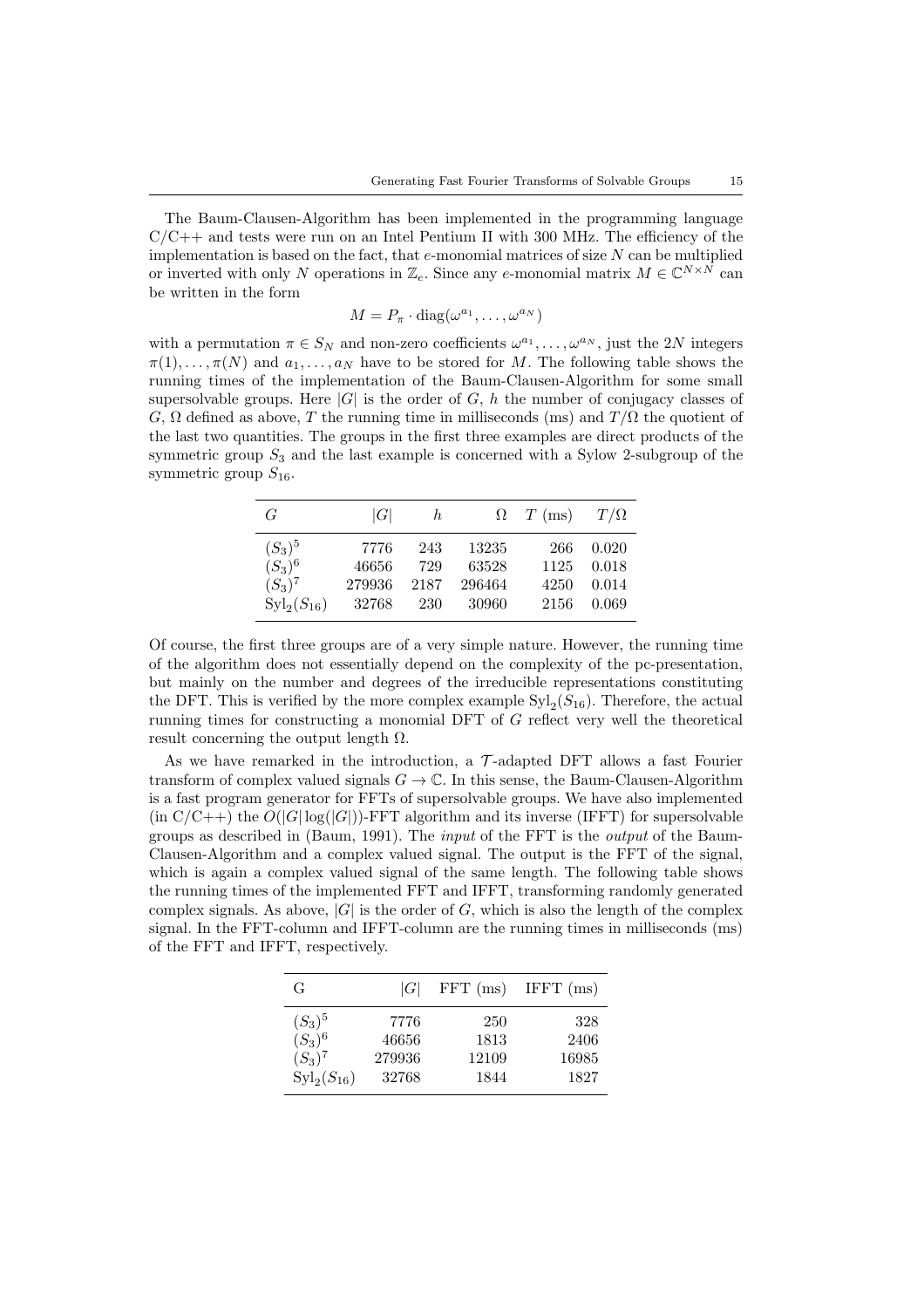These results show that the running times do not explode, but are approximately linear in the group size, which reflects very well the theoretical  $O(|G| \log(|G|))$ -complexity bound. Readers interested in the source code of both programs should contact one of the authors.

#### 6. Final Remarks and Future Work

So far we have been concerned with representations over the complex field. By R. Brauer's theorem on splitting fields, ordinary irreducible representations of a finite group G can be constructed over the cyclotomic field  $\mathbb{Q}^{(e)}$ , where e denotes the exponent of G. Even though  $\mathbb{Q}^{(e)} = \mathbb{Q}[X]/(\Phi_e(X))$  allows exact arithmetic,  $\Phi_e(X)$  denoting the eth cyclotomic polynomial, computing in  $\mathbb{Q}^{(e)}$  can be very expensive as we have no control over the sizes of the coefficients of the polynomials.

This problem does not occur when computing over finite fields. If K is a finite field containing a primitive eth root of unity and  $\text{char}(K)$  + |G|, then K is a splitting field of G as well. Moreover, there is a close relation between ordinary irreducible representations and irreducible K-representations. Note that Algorithm M works over any such field  $K$ . Hence we can work over a finite field  $K$  to obtain structural information (like character graph, equivalences, etc.) concerning ordinary representations. To obtain representations over  $\mathbb{Q}^{(e)}$  from those over K, lifting techniques generalizing Hensel's Lemma is the content of an ongoing research project of the authors.

## Appendix A

In this appendix we fix the bug in the complexity analysis in (Baum and Clausen, 1994), leading to an additional  $log(|G|)$  factor.

We go into Section 4 of (Baum and Clausen, 1994), p. 357. In Phase 2 of the Baum-Clausen-Algorithm the permutation  $\tau_i$  and the intertwining matrices  $Y_{iD}$  are computed for each  $i < j \leq n$ . In the analysis, summation over those j has been forgotten. Taking this into account, one gets an additional factor  $(n-i)$  in the upper bounds for the number of operations in Case 1

$$
(n-i) \cdot (4f \log(|G_i|) + pf + f(2i - 2) + 5)
$$

and in Case 2

$$
(n-i)\cdot\left(2f-2\frac{f}{p}+5-f\frac{5}{p}\right)
$$

(compare with p. 358). Following the rest of the analysis, one easily sees that an upper bound for the number of basic operations is given by  $O(n|G|\log(|G|))$ . (Compare with Theorem 4.1 of (Baum and Clausen, 1994)). Furthermore, note that  $n \leq \log(|G|)$ ).

#### Appendix B

In this appendix we derive the complexity bound of Algorithm RBC along the lines of (Baum and Clausen, 1994). As mentioned in Section 4.1, Algorithm RBC is - based on the assumptions (i) to (iv) - a straightforward generalization of the Baum-Clausen-Algorithm. The only difference is that one starts with the subgroup  $N$  instead of the trivial group {1}. This has consequences concerning the complexity bound, since the representations and intertwining matrices appearing in Algorithm RBC are not anly longer monomial as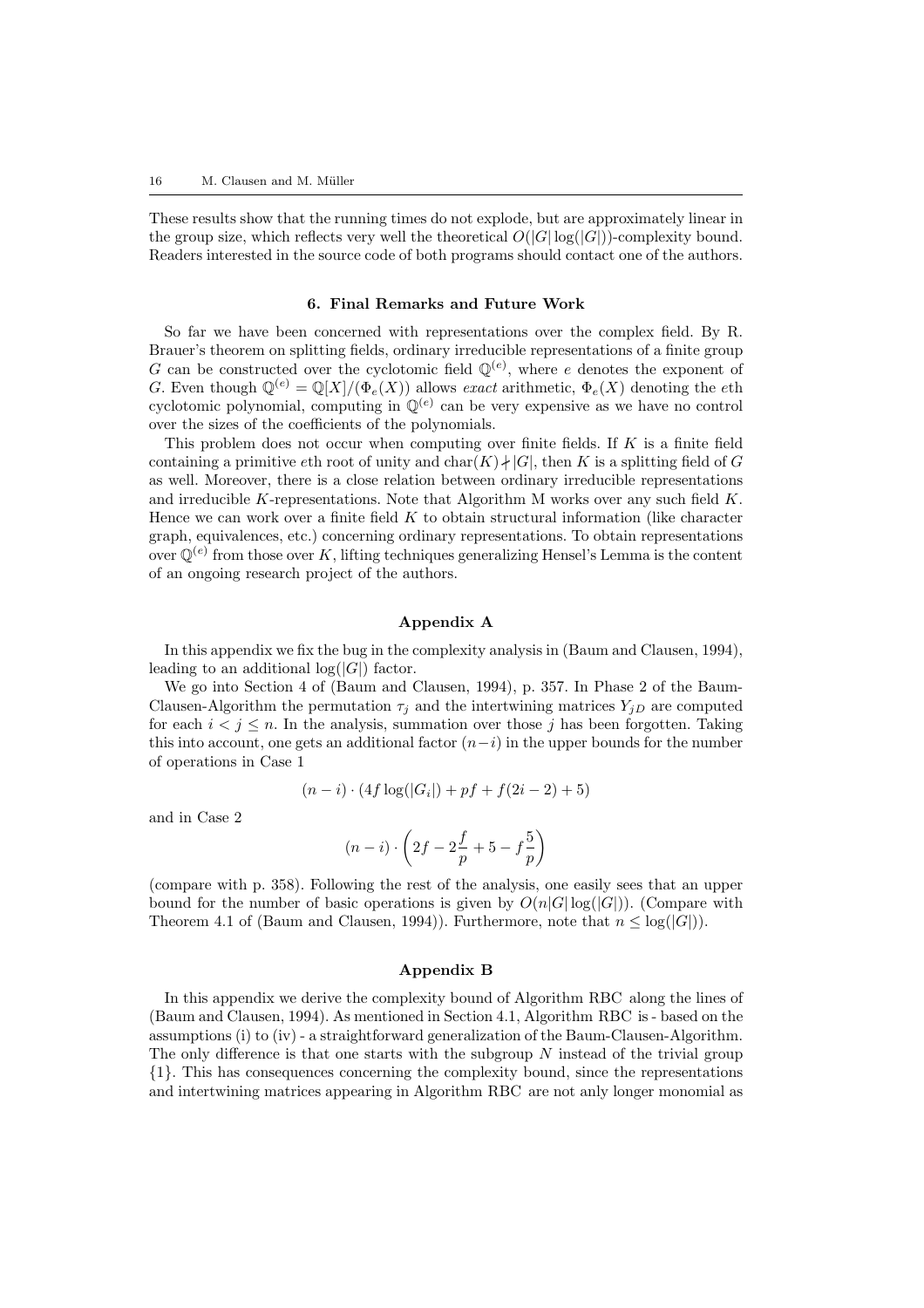in the Baum-Clausen-Algorithm. However, from the construction it follows easily that all appearing representations and intertwining matrices are at least block monomial, where the block sizes are bounded by the maximal degree over all representations in  $\text{Irr}(N)$ . For example, if  $F \in \text{Irr}(H, \mathcal{T})$  is any representation and  $\Gamma \in \text{Irr}(N)$  with  $\langle F|\Gamma \rangle > 0$ ,  $\gamma := \deg(\Gamma)$ , then F is  $\gamma$ -block monomial. Note that  $\gamma \leq \sqrt{|N|}$ .

We analyze level k of Algorithm RBC. Let  $F \in \mathcal{F}$ ,  $\mathcal{F} := \text{Irr}(H_{k-1}, \mathcal{T}_{k-1})$ , and  $f :=$  $deg(F)$ . As mentioned before, F is block monomial of some block size bs(F) with

$$
\mathbf{bs}(F) \le \min(\sqrt{|N|}, f). \tag{6.1}
$$

Let  $m(F) := f \cdot bs(F)^2$ , then (compare (2.1)) the number of operations needed for multiplication or inversion of matrices of this block structure is bounded by

$$
2 \cdot \mathbf{m}(F) = 2 \cdot f \cdot \mathbf{bs}(F)^{2} \le 2 \cdot f^{2} \cdot \mathbf{bs}(F) \le 2 \cdot f^{2} \cdot \sqrt{|N|}. \tag{6.2}
$$

To obtain bounds for the number of operations in Phase 1 and Phase 2 of Algorithm RBC, one has just to replace the groups  $G_{i-1}$  by  $H_{k-1}$  and the factor f by m(F) in the analysis in Section 4 in (Baum and Clausen, 1994). Altogether one gets the following bounds (considering also the corrections described in Appendix A):

Phase 1, Case 1:  $4m(F) \log(|H_k|) + p_k m(F)(k+1) + m(F)(2k-4) + 2$ 

**Phase 1, Case 2:** 
$$
\frac{4}{p_k} \text{m}(F) \log(|H_{k-1}|) + \text{m}(F)(k+5) + \frac{\text{m}(F)}{p_k} (2k-9)
$$

Phase 2, Case 1:  $(n-k) \cdot (4m(F) \log(|H_k|) + p_k m(F) + m(F)(2k-2) + 5)$ 

**Phase 2, Case 2:**  $(n - k) \cdot (2m(F) - 2\frac{m(F)}{n})$  $\frac{\ln(F)}{p_k}+5-\ln(F)\frac{5}{p_k}\bigg)$ 

As the first cases of both phases are obviously more expensive than the corresponding second ones, our worst-case analysis will be based on Case 1. If we sum up over all representations  $F \in \mathcal{F}$  and use the fact that

$$
\sum_{F \in \mathcal{F}} \mathrm{m}(F) = \sum_{F \in \mathcal{F}} f \cdot \mathrm{bs}(F)^2 \stackrel{(6.2)}{\leq} \sum_{F \in \mathcal{F}} f^2 \sqrt{|N|} = |H_{k-1}| \sqrt{|N|},
$$

we obtain the upper bound

$$
\sqrt{|N|}(4|H_{k-1}|\log(|H_k|) + p_k|H_{k-1}|(k+1) + |H_{k-1}|(2k-2))
$$
  
\n
$$
+\sqrt{|N|}(n-k)(4|H_{k-1}|\log(|H_k|) + p_k|H_{k-1}| + |H_{k-1}|(2k+3))
$$
  
\n
$$
\leq \sqrt{|N|}(4(n-k+1)|H_{k-1}|\log(|H_k|) + p_k|H_{k-1}|(n+1) + |H_{k-1}|(2k+3)(n-k+1))
$$
  
\n
$$
\leq \sqrt{|N|}(2(n-k+1)|H_k|\log(|H_k|) + |H_k|(n+1) + |H_k|(k+1.5)(n-k+1))
$$
  
\n
$$
\leq \sqrt{|N|}(2n|H_k|\log(|H_k|) + n \cdot k \cdot |H_k| + 3n|H_k|)
$$

 $\leq \sqrt{|N|} \cdot 3n \cdot (|H_k| \log(|H_k|) + |H_k|)$ 

for the number of operations in level  $k$  of Algorithm RBC. Summing up over all levels  $1 \leq k \leq r$ , we obtain - analogously to p. 359 of (Baum and Clausen, 1994) - as the upper bound

$$
\sqrt{|N|} \cdot 6n \cdot (|H| \log(|H|) + |H|) = O\left(|H| \log^2(|H|) \sqrt{|N|}\right)
$$

for the total number of operations of Algorithm RBC.